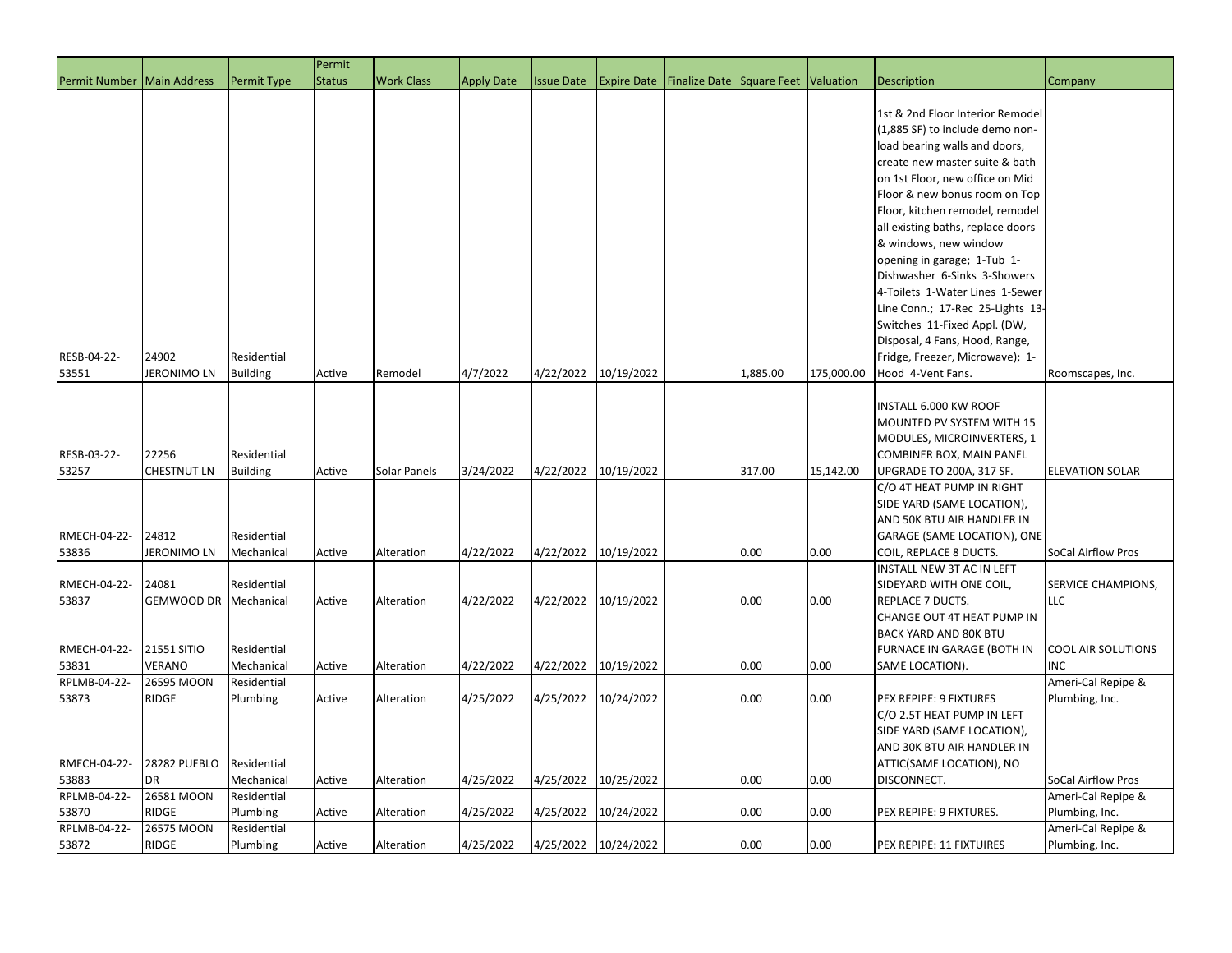|                              |                                |                 | Permit        |                   |                                 |                   |                    |                                     |        |           |                                 |                           |
|------------------------------|--------------------------------|-----------------|---------------|-------------------|---------------------------------|-------------------|--------------------|-------------------------------------|--------|-----------|---------------------------------|---------------------------|
| Permit Number   Main Address |                                | Permit Type     | <b>Status</b> | <b>Work Class</b> | <b>Apply Date</b>               | <b>Issue Date</b> | <b>Expire Date</b> | Finalize Date Square Feet Valuation |        |           | <b>Description</b>              | Company                   |
|                              |                                |                 |               |                   |                                 |                   |                    |                                     |        |           | CHANGE OUT 2.5 T AC IN BACK     |                           |
|                              |                                |                 |               |                   |                                 |                   |                    |                                     |        |           | YARD AND 30K BTU FURNACE IN     |                           |
| RMECH-04-22-                 | 195                            | Residential     |               |                   |                                 |                   |                    |                                     |        |           | ATTIC (BOTH IN SAME             | JAMISON HEATING &         |
| 53889                        | <b>CHAUMONT CIR Mechanical</b> |                 | Active        | Alteration        | 4/25/2022                       | 4/25/2022         | 10/24/2022         |                                     | 0.00   | 0.00      | LOCATION).                      | <b>COOLING SERVICES</b>   |
|                              |                                |                 |               |                   |                                 |                   |                    |                                     |        |           | <b>INSTALL 9.6 KW ROOF</b>      |                           |
|                              |                                |                 |               |                   |                                 |                   |                    |                                     |        |           | MOUNTED PV SYSTEM WITH 24       |                           |
|                              |                                |                 |               |                   |                                 |                   |                    |                                     |        |           | MODULES, 1                      |                           |
| RESB-04-22-                  |                                | Residential     |               |                   |                                 |                   |                    |                                     |        |           | POWERWALL+INVERTER(13.5         |                           |
| 53764                        | 72 TOULON AV                   | <b>Building</b> | Active        | Solar Panels      | 4/18/2022                       | 4/25/2022         | 10/24/2022         |                                     | 520.00 | 24,000.00 | KWH), 1 LOAD CENTER, 520 SF.    | Tesla Energy              |
| RPLMB-04-22-                 | 26571 MOON                     | Residential     |               |                   |                                 |                   |                    |                                     |        |           |                                 | Ameri-Cal Repipe &        |
| 53871                        | <b>RIDGE</b>                   | Plumbing        | Active        | Alteration        | 4/25/2022                       | 4/25/2022         | 10/24/2022         |                                     | 0.00   | 0.00      | PEX REPIPE: 11 FIXTURES.        | Plumbing, Inc.            |
| RPLMB-04-22-                 | 26592 MOON                     | Residential     |               |                   |                                 |                   |                    |                                     |        |           |                                 | Ameri-Cal Repipe &        |
| 53874                        | <b>RIDGE</b>                   | Plumbing        | Active        | Alteration        | 4/25/2022                       | 4/25/2022         | 10/24/2022         |                                     | 0.00   | 0.00      | PEX REPIPE: 11 FIXTURES.        | Plumbing, Inc.            |
| RPLMB-04-22-                 | 26183                          | Residential     |               |                   |                                 |                   |                    |                                     |        |           | PEX REPIPE: 9 FIXTURES, 2 HOSE  | SEVERSON PLUMBING,        |
| 53878                        | <b>HILLSFORD PL</b>            | Plumbing        | Active        | Alteration        | 4/25/2022                       | 4/25/2022         | 10/24/2022         |                                     | 0.00   | 0.00      | BIBS.                           | INC.                      |
|                              |                                |                 |               |                   |                                 |                   |                    |                                     |        |           |                                 |                           |
|                              |                                |                 |               |                   |                                 |                   |                    |                                     |        |           | C/O 3T HEAT PUMP IN LEFT SIDE   |                           |
|                              |                                |                 |               |                   |                                 |                   |                    |                                     |        |           | YARD (SAME LOCATION), ONE       |                           |
|                              |                                |                 |               |                   |                                 |                   |                    |                                     |        |           | DISCONNECT, AND 36K BTU AIR     |                           |
|                              |                                |                 |               |                   |                                 |                   |                    |                                     |        |           | HANDLER IN ATTIC(SAME           |                           |
| RMECH-04-22-                 | 83 CARRIAGE                    | Residential     |               |                   |                                 |                   |                    |                                     |        |           | LOCATION); REPLACE (9) DUCTS    | <b>ALPS AIR</b>           |
| 53884                        | DR                             | Mechanical      | Active        | Alteration        | 4/25/2022                       | 4/25/2022         | 10/25/2022         |                                     | 0.00   | 0.00      | IN ORIGINAL LOCATIONS.          | CONDITIONING              |
|                              |                                |                 |               |                   |                                 |                   |                    |                                     |        |           | PEX REPIPE: 20 FIXTURES; C/O 50 |                           |
|                              |                                |                 |               |                   |                                 |                   |                    |                                     |        |           | GAL WATER HEATER IN GARAGE      |                           |
|                              |                                |                 |               |                   |                                 |                   |                    |                                     |        |           | (SAME LOCATION); REPLACE        |                           |
| RPLMB-04-22-                 | 26975                          | Residential     |               |                   |                                 |                   |                    |                                     |        |           | WATER MAIN LINE WITH            |                           |
| 53890                        | PEMBROKE LN                    | Plumbing        | Active        | Alteration        | 4/25/2022                       | 4/25/2022         | 10/24/2022         |                                     | 0.00   | 0.00      | COPPER.                         | CARE PLUMBING, INC.       |
|                              |                                |                 |               |                   |                                 |                   |                    |                                     |        |           |                                 |                           |
|                              |                                |                 |               |                   |                                 |                   |                    |                                     |        |           | <b>CONVERT 194 SF PORTION</b>   |                           |
|                              |                                |                 |               |                   |                                 |                   |                    |                                     |        |           | EXISTING 3 CAR GARAGE TO AN     |                           |
|                              |                                |                 |               |                   |                                 |                   |                    |                                     |        |           | "OFFICE" SPACE ONLY             |                           |
|                              |                                |                 |               |                   |                                 |                   |                    |                                     |        |           | (REDUCING THE GARAGE TO A 2-    |                           |
|                              |                                |                 |               |                   |                                 |                   |                    |                                     |        |           | CAR GARAGE); R/R MAN DOOR;      |                           |
|                              |                                |                 |               |                   |                                 |                   |                    |                                     |        |           | INSTALL ENTRY DOOR TO THE       |                           |
|                              |                                |                 |               |                   |                                 |                   |                    |                                     |        |           | NEW OFFICE; INSTALL 1 NEW       |                           |
|                              |                                |                 |               |                   |                                 |                   |                    |                                     |        |           | WINDOW IN (N) OFFICE; INSTALL   |                           |
|                              |                                |                 |               |                   |                                 |                   |                    |                                     |        |           | (N) DROP CEILING ABOVE (N)      |                           |
|                              |                                |                 |               |                   |                                 |                   |                    |                                     |        |           | OFFICE CREATING AN ATTIC        |                           |
|                              |                                |                 |               |                   |                                 |                   |                    |                                     |        |           | SPACE; R/R STUCCO TO MATCH      |                           |
|                              |                                |                 |               |                   |                                 |                   |                    |                                     |        |           | <b>EXISTING; CONSTRUCT NEW</b>  |                           |
|                              |                                |                 |               |                   |                                 |                   |                    |                                     |        |           | STORAGE SPACE WITH IN THE       |                           |
|                              |                                |                 |               |                   |                                 |                   |                    |                                     |        |           | REMAINING 2-CAR GARAGE;         |                           |
|                              |                                |                 |               |                   |                                 |                   |                    |                                     |        |           | <b>INSTALL NEW MINISPLIT</b>    |                           |
|                              |                                |                 |               |                   |                                 |                   |                    |                                     |        |           | SYSTEM: 1T A/C, 13.6K BTU       |                           |
|                              | 25152                          |                 |               |                   |                                 |                   |                    |                                     |        |           | FURNACE AND DUCTWORK;           |                           |
| RESB-11-21-                  | TIMBERCREEK                    | Residential     |               |                   |                                 |                   |                    |                                     |        |           | INSTALL 6 NEW REC, 5 NEW        |                           |
| 50780                        | <b>CIR</b>                     | <b>Building</b> | Active        | Addition          | 11/24/2021 4/25/2022 10/24/2022 |                   |                    |                                     | 194.00 | 22,500.00 | LIGHTS AND 3 NEW SWITCHES.      | <b>Elite Construction</b> |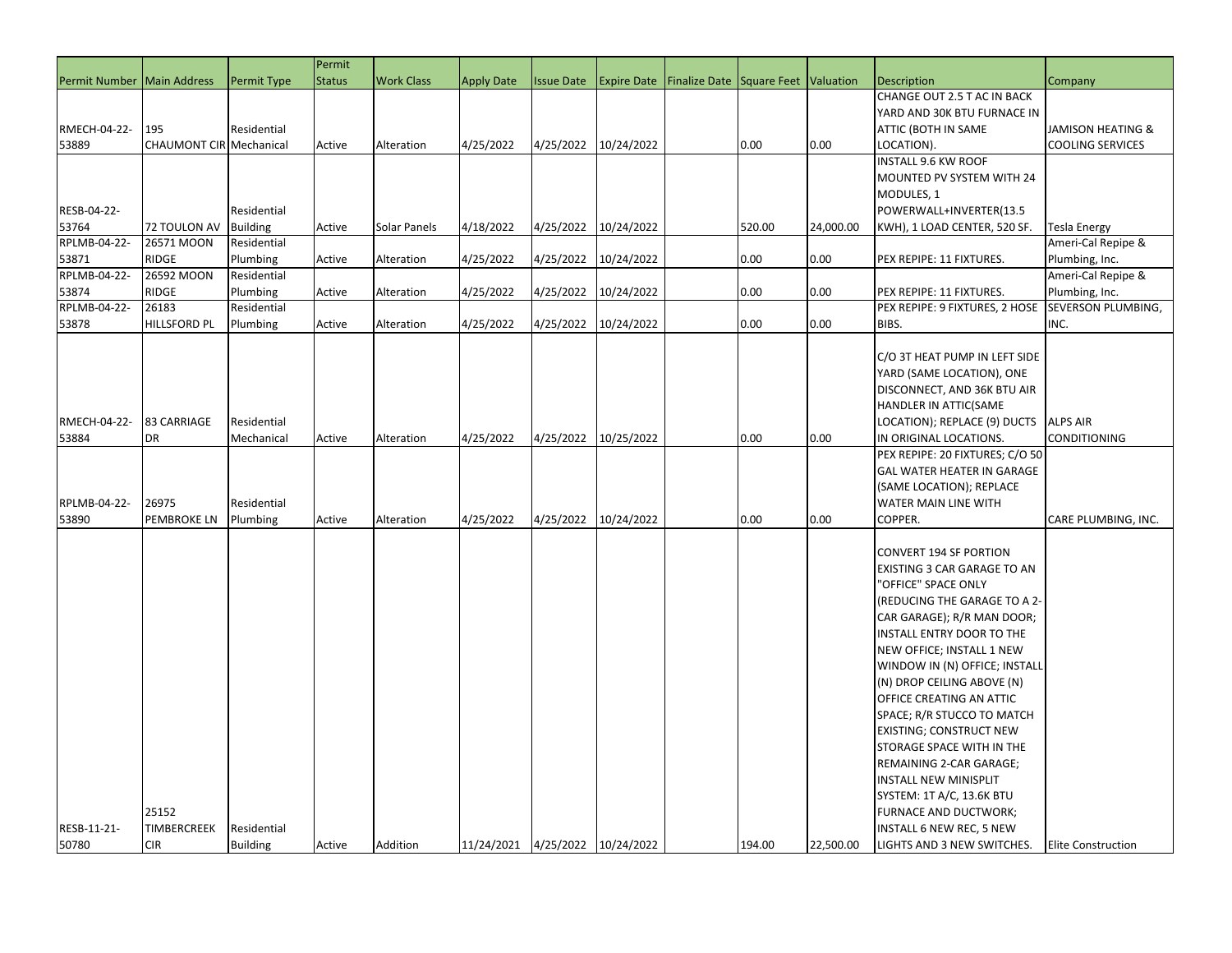|                                      |                                            |                                               | Permit        |                   |                   |                   |                      |                                                              |          |           |                                                                                                                                                                                                            |                                                     |
|--------------------------------------|--------------------------------------------|-----------------------------------------------|---------------|-------------------|-------------------|-------------------|----------------------|--------------------------------------------------------------|----------|-----------|------------------------------------------------------------------------------------------------------------------------------------------------------------------------------------------------------------|-----------------------------------------------------|
| Permit Number   Main Address         |                                            | Permit Type                                   | <b>Status</b> | <b>Work Class</b> | <b>Apply Date</b> | <b>Issue Date</b> |                      | <b>Expire Date   Finalize Date   Square Feet   Valuation</b> |          |           | <b>Description</b>                                                                                                                                                                                         | Company                                             |
| RMECH-04-22-                         | 26312 SPRING                               | Residential                                   |               |                   |                   |                   |                      |                                                              |          |           | C/O 2.5 TONS/14 SEER HEAT<br>PUMP IN LEFT SIDE YARD (SAME<br>LOCATION), AND 30K BTU AIR<br>HANDLER IN ATTIC (SAME<br>LOCATION) NO DISCONNECT,                                                              |                                                     |
| 53882                                | <b>CREEK CIR</b>                           | Mechanical                                    | Active        | Alteration        | 4/25/2022         | 4/25/2022         | 10/25/2022           |                                                              | 0.00     | 0.00      | ONE COIL; REPLACE (7) DUCTS.                                                                                                                                                                               | SoCal Airflow Pros                                  |
| RESB-04-22-<br>53718                 | 95 ECLIPSE                                 | Residential<br><b>Building</b>                | Active        | Solar Panels      | 4/15/2022         | 4/25/2022         | 10/24/2022           |                                                              | 376.00   | 18,000.00 | INSTALL 6.030 KW ROOF<br>MOUNTED PV SYSTEM WITH 18<br>MODULES, 1 INVERTER, 376 SF.<br>Tear-off existing tile roof and set                                                                                  | <b>FREEDOM FOREVER</b>                              |
| RESB-04-22-<br>53880<br>RPLMB-04-22- | <b>19721 TORRES</b><br><b>WAY</b><br>26102 | Residential<br><b>Building</b><br>Residential | Active        | Reroof            | 4/25/2022         | 4/25/2022         | 10/24/2022           |                                                              | 2,200.00 | 11,000.00 | aside; Replace underlayment<br>and re-use original tile; 4:12<br>pitch; 2200 SF<br>PEX REPIPE: 9 FIXTURES, 2 HOSE                                                                                          | <b>Benitez Roofing</b><br><b>SEVERSON PLUMBING,</b> |
| 53877<br>RESB-04-22-                 | <b>HILLSFORD PL</b><br><b>22781 NOLAN</b>  | Plumbing<br>Residential                       | Active        | Alteration        | 4/25/2022         | 4/25/2022         | 10/24/2022           |                                                              | 0.00     | 0.00      | BIBS.<br>Tear-off existing comp. shingle<br>roofing; Replace/repair wood as<br>needed; Install one layer of<br>synthetic #30 felt underlayment<br>$(slope = 5:12)$ ; Install night sky                     | INC.<br><b>BAJA ROOFING &amp;</b>                   |
| 53879                                | <b>ST</b>                                  | <b>Building</b>                               | Active        | Reroof            | 4/25/2022         | 4/25/2022         | 10/24/2022           |                                                              | 2,000.00 | 12,000.00 | shingles (2000 sf).                                                                                                                                                                                        | <b>COATINGS</b>                                     |
| RPLMB-04-22-                         | 25072 SHAVER                               | Residential                                   |               |                   |                   |                   |                      |                                                              |          |           |                                                                                                                                                                                                            |                                                     |
| 53875                                | <b>LAKE CIR</b>                            | Plumbing                                      | Active        | Alteration        | 4/25/2022         | 4/25/2022         | 10/24/2022           |                                                              | 0.00     | 0.00      | Pex repipe: 12 fixtures                                                                                                                                                                                    | INTEGRITY REPIPE, INC.                              |
| RESB-04-22-<br>53891                 | 23461<br>CAVANAUGH<br><b>RD</b>            | Residential<br><b>Building</b>                | Active        | Remodel           | 4/25/2022         | 4/25/2022         | 10/24/2022           |                                                              | 26.00    | 18,000.00 | New elevator lift in garage; (1)<br>light (1) switch (1) outlet                                                                                                                                            | Access to Freedom                                   |
| RESB-04-22-<br>53757                 | 22846<br><b>FOXBOROUGH</b><br>WAY          | Residential<br><b>Building</b>                | Active        | Solar Panels      | 4/18/2022         | 4/25/2022         | 10/24/2022           |                                                              | 585.00   | 28,000.00 | INSTALL 10.8 KW ROOF<br>MOUNTED PV SYSTEM WITH 27<br>MODULES, 1<br>POWERWALL+INVERTER (13.5<br>KWH), 1 DISTRIBUTION PANEL, 1   TESLA ENERGY<br>LOAD CENTER, 585 SF.                                        | <b>OPERATIONS</b>                                   |
| RMECH-04-22-<br>53886                | 19471 DORADO Residential<br><b>DR</b>      | Mechanical                                    | Active        | Alteration        | 4/25/2022         | 4/25/2022         | 10/24/2022           |                                                              | 0.00     | 0.00      | C/O FURNACE (UP TO 100K BTU)<br>IN ATTIC (SAME LOCATION),<br>REPLACE DUCTS.                                                                                                                                | THE ENERGUY, INC.                                   |
| RPLMB-04-22-<br>53926                | 7 MONSERRAT<br>PL                          | Residential<br>Plumbing                       | Active        | Alteration        | 4/26/2022         | 4/26/2022         | 10/24/2022           |                                                              | 0.00     | 0.00      | PEX Repipe (16 fixtures & 3 hose<br>bibbs).                                                                                                                                                                | <b>REPIPE 1</b>                                     |
| RESB-04-22-<br>53910                 | 18909 CANYON Residential<br><b>HILL DR</b> | <b>Building</b>                               | Active        | Reroof            | 4/26/2022         |                   | 4/26/2022 10/24/2022 |                                                              | 7,000.00 | 50,000.00 | TILE RELAY: REMOVE EXISTING<br>TILE (set aside), REPAIR/REPLACE<br>WOOD AS NEEDED, INSTALL 1<br>LAYER OF TITANIUM UDL 50<br>UNDERLAYMENT AND REINSTALL<br>EXISTING TILE, APPROX 7,000 SF<br>(SLOPE: 4:12). | LUKE ROOFING INC                                    |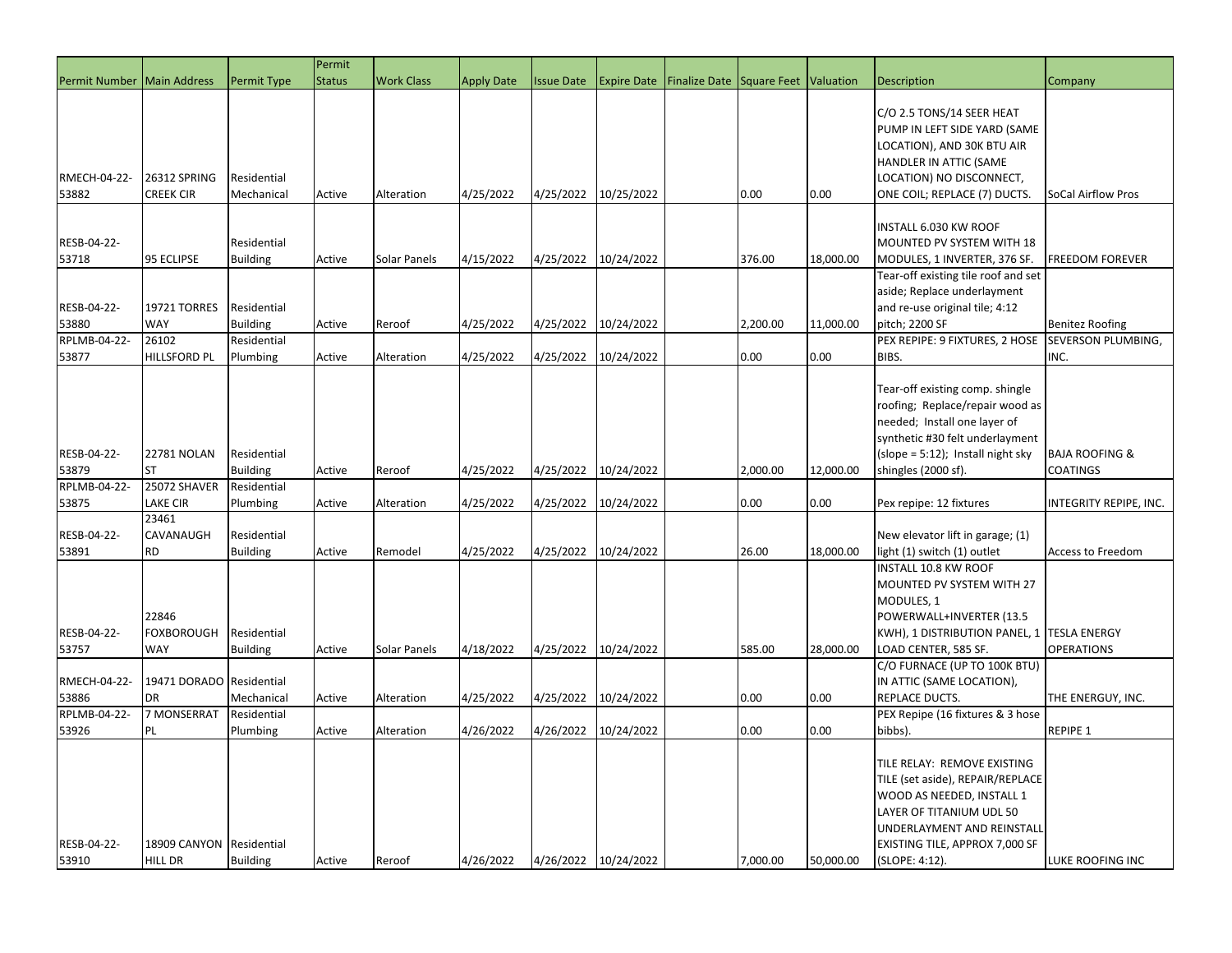|               |                    |                    | Permit        |                                    |                   |                   |                      |                           |          |            |                                                     |                         |
|---------------|--------------------|--------------------|---------------|------------------------------------|-------------------|-------------------|----------------------|---------------------------|----------|------------|-----------------------------------------------------|-------------------------|
| Permit Number | Main Address       | <b>Permit Type</b> | <b>Status</b> | <b>Work Class</b>                  | <b>Apply Date</b> | <b>Issue Date</b> | <b>Expire Date</b>   | Finalize Date Square Feet |          | Valuation  | Description                                         | Company                 |
|               |                    |                    |               |                                    |                   |                   |                      |                           |          |            | <b>DEMOLITION OF CASTIA</b>                         |                         |
|               |                    |                    |               |                                    |                   |                   |                      |                           |          |            | <b>STRUCTURE LOCATED AT THE</b>                     |                         |
| RESB-03-22-   | 24142              | Residential        |               |                                    |                   |                   |                      |                           |          |            | <b>SOUTH WEST CORNER OF THE</b>                     |                         |
| 53383         | <b>ANKERTON DR</b> | <b>Building</b>    | Active        | Demolition                         | 3/29/2022         | 4/26/2022         | 10/24/2022           |                           | 592.00   | 500.00     | LOT.                                                | <b>OWNER-BUILDER</b>    |
|               |                    |                    |               |                                    |                   |                   |                      |                           |          |            | New SFD "Evergreens @ The                           |                         |
|               |                    |                    |               |                                    |                   |                   |                      |                           |          |            | Meadows" PLAN 3 / 3,572 SF /                        |                         |
|               |                    |                    |               |                                    |                   |                   |                      |                           |          |            | Garage 430 SF / Outdoor Living                      |                         |
|               |                    |                    |               |                                    |                   |                   |                      |                           |          |            | Room 191 SF / Porch 9 SF / 4.9                      |                         |
| RESB-04-22-   |                    | Residential        |               |                                    |                   |                   |                      |                           |          |            | kW PV System with 14 modules /                      |                         |
| 53441         | 120 HILL           | <b>Building</b>    | Active        | <b>New</b>                         | 4/1/2022          | 4/26/2022         | 10/24/2022           |                           | 3,572.00 | 332,196.00 | P-E-M / LOT 43.                                     | TOLL BROS., INC.        |
|               |                    |                    |               |                                    |                   |                   |                      |                           |          |            | New SFD "Evergreens @ The                           |                         |
|               |                    |                    |               |                                    |                   |                   |                      |                           |          |            | Meadows" PLAN 3 / 3,572 SF /                        |                         |
|               |                    |                    |               |                                    |                   |                   |                      |                           |          |            | Garage 430 SF / Outdoor Living                      |                         |
|               |                    |                    |               |                                    |                   |                   |                      |                           |          |            | Room 191 SF / Porch 9 SF / 4.9                      |                         |
| RESB-04-22-   |                    | Residential        |               |                                    |                   |                   |                      |                           |          |            | kW PV System with 14 modules /                      |                         |
| 53439         | <b>111 HILL</b>    |                    |               |                                    | 4/1/2022          | 4/26/2022         | 10/24/2022           |                           | 3,572.00 | 332,196.00 |                                                     |                         |
|               |                    | <b>Building</b>    | Active        | New                                |                   |                   |                      |                           |          |            | P-E-M / LOT 39.<br>T/O 2300 SF OF EXISTING          | TOLL BROS., INC.        |
|               |                    |                    |               |                                    |                   |                   |                      |                           |          |            |                                                     |                         |
|               |                    |                    |               |                                    |                   |                   |                      |                           |          |            | ROOFING LAYERS; REPAIR                              |                         |
|               |                    |                    |               |                                    |                   |                   |                      |                           |          |            | SHEATHING AS NEEDED, INSTALL                        |                         |
|               |                    |                    |               |                                    |                   |                   |                      |                           |          |            | 1 LAYER SYNTHETIC                                   |                         |
|               |                    |                    |               |                                    |                   |                   |                      |                           |          |            | UNDERLAYMENT; INSTALL NEW                           |                         |
| RESB-04-22-   | 24122              | Residential        |               |                                    |                   |                   |                      |                           |          |            | <b>ASPHALT SHINGLES ON 5:12</b>                     | PREMIUM ROOFING         |
| 53904         | ANKERTON DR        | <b>Building</b>    | Active        | Reroof                             | 4/26/2022         | 4/26/2022         | 10/24/2022           |                           | 2,300.00 | 11,000.00  | <b>SLOPED ROOF.</b>                                 | SYSTEMS                 |
|               | 25885              |                    |               |                                    |                   |                   |                      |                           |          |            | Remove and replace 40 gal. gas                      |                         |
| RPLMB-04-22-  | <b>TRABUCO RD</b>  | Residential        |               |                                    |                   |                   |                      |                           |          |            | water heater, upstairs, in                          | Complete Comfort        |
| 53909         | 281                | Plumbing           | Active        | <b>Water Heater</b><br>Patio Cover | 4/26/2022         | 4/26/2022         | 10/24/2022           |                           | 0.00     | 0.00       | original location.<br><b>CONSTRUCTION OF 338 SF</b> | Heating and Air         |
| RESB-04-22-   | 5452 HERITAGE      | Residential        |               |                                    |                   |                   |                      |                           |          |            | <b>ATTACHED OPEN LATTICE</b>                        |                         |
|               | OAK DR             |                    |               | (Over 200 sq.                      |                   |                   | 10/24/2022           |                           | 338.00   | 20,000.00  |                                                     |                         |
| 53923         |                    | <b>Building</b>    | Active        | ft.)                               | 4/26/2022         | 4/26/2022         |                      |                           |          |            | ALUMINUM PATIO COVER.                               | WH CONTRACTORS          |
|               |                    |                    |               |                                    |                   |                   |                      |                           |          |            |                                                     |                         |
|               |                    |                    |               |                                    |                   |                   |                      |                           |          |            | Change out roof top heat pump;                      |                         |
|               |                    |                    |               |                                    |                   |                   |                      |                           |          |            | 2T, 24K BTU and air handler,                        | South County Air        |
| RMECH-04-22-  | 25761 LE PARC      | Residential        |               |                                    |                   |                   |                      |                           |          |            | exact same location, like for like;                 | Conditioning & Heating, |
| 53920         | 69                 | Mechanical         | Active        | Alteration                         | 4/26/2022         | 4/26/2022         | 10/24/2022           |                           | 0.00     | 0.00       | weight of new unit 184lbs.                          | Inc.                    |
|               |                    |                    |               |                                    |                   |                   |                      |                           |          |            |                                                     |                         |
|               |                    |                    |               |                                    |                   |                   |                      |                           |          |            | TILE RELAY: REMOVE EXISTING                         |                         |
|               |                    |                    |               |                                    |                   |                   |                      |                           |          |            | TILE (set aside), REPAIR/REPLACE                    |                         |
|               |                    |                    |               |                                    |                   |                   |                      |                           |          |            | WOOD AS NEEDED, INSTALL 1                           |                         |
|               |                    |                    |               |                                    |                   |                   |                      |                           |          |            | LAYER OF TITANIUM UDL 50                            |                         |
|               |                    |                    |               |                                    |                   |                   |                      |                           |          |            | UNDERLAYMENT AND REINSTALI                          |                         |
| RESB-04-22-   | 28963 CANYON       | Residential        |               |                                    |                   |                   |                      |                           |          |            | <b>EXISTING TILE, APPROX 5,200 SF</b>               |                         |
| 53912         | <b>OAK DR</b>      | <b>Building</b>    | Active        | Reroof                             | 4/26/2022         |                   | 4/26/2022 10/24/2022 |                           | 5,200.00 | 35,000.00  | (SLOPE: 4:12).                                      | LUKE ROOFING INC        |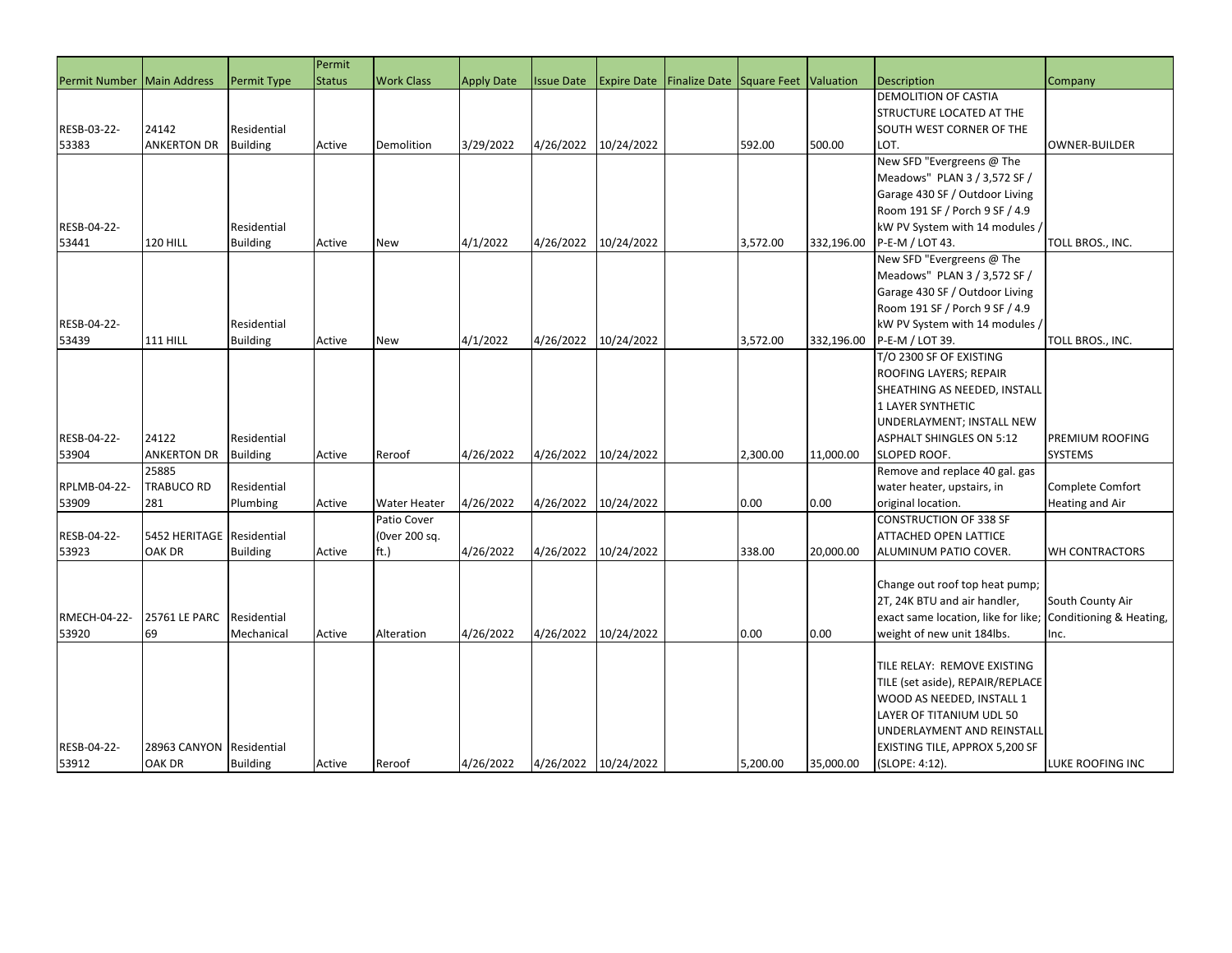|                              |                                                                                                      |                                | Permit              |                   |                   |                   |                                |                           |          |            |                                                                                                                                                                                                                                                    |                                                      |
|------------------------------|------------------------------------------------------------------------------------------------------|--------------------------------|---------------------|-------------------|-------------------|-------------------|--------------------------------|---------------------------|----------|------------|----------------------------------------------------------------------------------------------------------------------------------------------------------------------------------------------------------------------------------------------------|------------------------------------------------------|
| Permit Number   Main Address |                                                                                                      | <b>Permit Type</b>             | <b>Status</b>       | <b>Work Class</b> | <b>Apply Date</b> | <b>Issue Date</b> | <b>Expire Date</b>             | Finalize Date Square Feet |          | Valuation  | <b>Description</b>                                                                                                                                                                                                                                 | Company                                              |
| RESB-04-22-<br>53902         | 21182, 21188,<br>21192, 21194,<br>21196, 21198<br><b>JASMINES WAY</b><br>BLDG <sub>8</sub>           | Residential<br><b>Building</b> | Active              | Reroof            | 4/26/2022         | 4/26/2022         | 10/26/2022                     |                           | 6,400.00 | 42,500.00  | T/O EXISTING TILE ROOF;<br><b>INSTALL 2 LAYERS OF #30 ASTM</b><br>UNDERLAYMENT; INSTALL NEW<br><b>EAGLE CAPISTRANO TILES (9 PSF</b><br>PER IAPMO ER-1900) FOR FLAT<br>ROOF, INSTALL 36 MIL FIBERTITE<br>SINGLE PLY MEMBRANE ESR-<br>1456.(BLDG 8). | <b>ROOFING STANDARDS</b><br><b>INC</b>               |
| RESB-04-22-<br>53903         | 21181, 21183,<br>21185, 21187,<br>21191, 21193,<br>21195<br><b>JASMINES WAY</b><br>BLDG <sub>9</sub> | Residential<br><b>Building</b> | Active              | Reroof            | 4/26/2022         | 4/26/2022         | 10/26/2022                     |                           | 6,400.00 | 42,500.00  | T/O EXISTING TILE ROOF;<br>INSTALL 2 LAYERS OF #30 ASTM<br>UNDERLAYMENT; INSTALL NEW<br>EAGLE CAPISTRANO TILES (9 PSF<br>PER IAPMO ER-1900) FOR FLAT<br>ROOF, INSTALL 36 MIL FIBERTITE<br>SINGLE PLY MEMBRANE ESR-<br>1456.(BLDG 9).               | <b>ROOFING STANDARDS</b><br><b>INC</b>               |
|                              |                                                                                                      |                                |                     |                   |                   |                   |                                |                           |          |            | <b>CHANGE OUT A TANKLESS</b>                                                                                                                                                                                                                       |                                                      |
| RPLMB-04-22-<br>53924        | <b>72 MONTECILO</b>                                                                                  | Residential                    | Active              | Alteration        | 4/26/2022         | 4/26/2022         | 10/26/2022                     |                           | 0.00     | 0.00       | WATER HEATER IN GARAGE<br>(SAME LOCATION).                                                                                                                                                                                                         | Pristine Plumbing, Inc.                              |
|                              |                                                                                                      | Plumbing                       |                     |                   |                   |                   |                                |                           |          |            | New SFD "Evergreens @ The                                                                                                                                                                                                                          |                                                      |
| RESB-04-22-<br>53438         | <b>121 HILL</b>                                                                                      | Residential<br><b>Building</b> | Active              | <b>New</b>        | 4/1/2022          | 4/26/2022         | 10/24/2022                     |                           | 3,513.00 | 326,709.00 | Meadows" PLAN 2 / 3,513 SF /<br>Garage 416 SF / Outdoor Living<br>Room 240 SF / Porch 106 SF / 4.9<br>kW PV System with 14 modules /<br>P-E-M / LOT 38.                                                                                            | TOLL BROS., INC.                                     |
|                              |                                                                                                      |                                |                     |                   |                   |                   |                                |                           |          |            | <b>GASLINE TO FIRE PIT, AND</b>                                                                                                                                                                                                                    |                                                      |
| RESB-04-22-<br>53876         | 590 CATALONIA Building                                                                               | Residential                    | Active              | Addition          | 4/25/2022         | 4/26/2022         | 10/24/2022                     |                           | 0.00     | 0.00       | ELECTRICAL LINE TO (2) WATER<br>FOUNTAINS.                                                                                                                                                                                                         | <b>TERRA TEC LANDSCAPE</b>                           |
| RESB-04-22-<br>53905         | 25484<br><b>MOSSWOOD</b><br>WAY                                                                      | Residential<br><b>Building</b> | Active              | <b>Deck</b>       | 4/26/2022         | 4/26/2022         | 10/24/2022                     |                           | 35.00    | 7,500.00   | Remove existing 2nd floor deck<br>& railing due to deterioration;<br>Install new 2nd floor deck (same<br>size - approx. 35 SF) & railing<br>with waterproofing & added<br>support post and beam.                                                   | <b>BOSS RENOVATIONS</b><br>AND CONSTRUCTION,<br>INC. |
| RESB-04-22-<br>53434         | <b>110 HILL</b>                                                                                      | Residential<br><b>Building</b> | Active              | New               | 4/1/2022          | 4/26/2022         | 10/24/2022                     |                           | 3,411.00 | 317,223.00 | New SFD "Evergreens @ The<br>Meadows" PLAN 1 / 3,411 SF /<br>Garage 435 SF / Outdoor Living<br>Room 288 SF / Porch 72 SF / 4.9<br>kW PV System with 14 modules /<br>P-E-M / LOT 42.                                                                | TOLL BROS., INC.                                     |
| RMECH-04-22-<br>53914        | 23812 PALMEK<br><b>CIR</b>                                                                           | Residential<br>Mechanical      | Closed -<br>Finaled | Alteration        | 4/26/2022         |                   | 4/26/2022 10/24/2022 4/28/2022 |                           | 0.00     | 0.00       | 1-AC Changeout (5 ton, in same<br>backyard location); 1-Coil; 1-<br>FAU Changeout (80,000 BTU, in<br>same interior closet location)<br>with Ducts                                                                                                  | Fantastic Air Heating &<br>Cooling                   |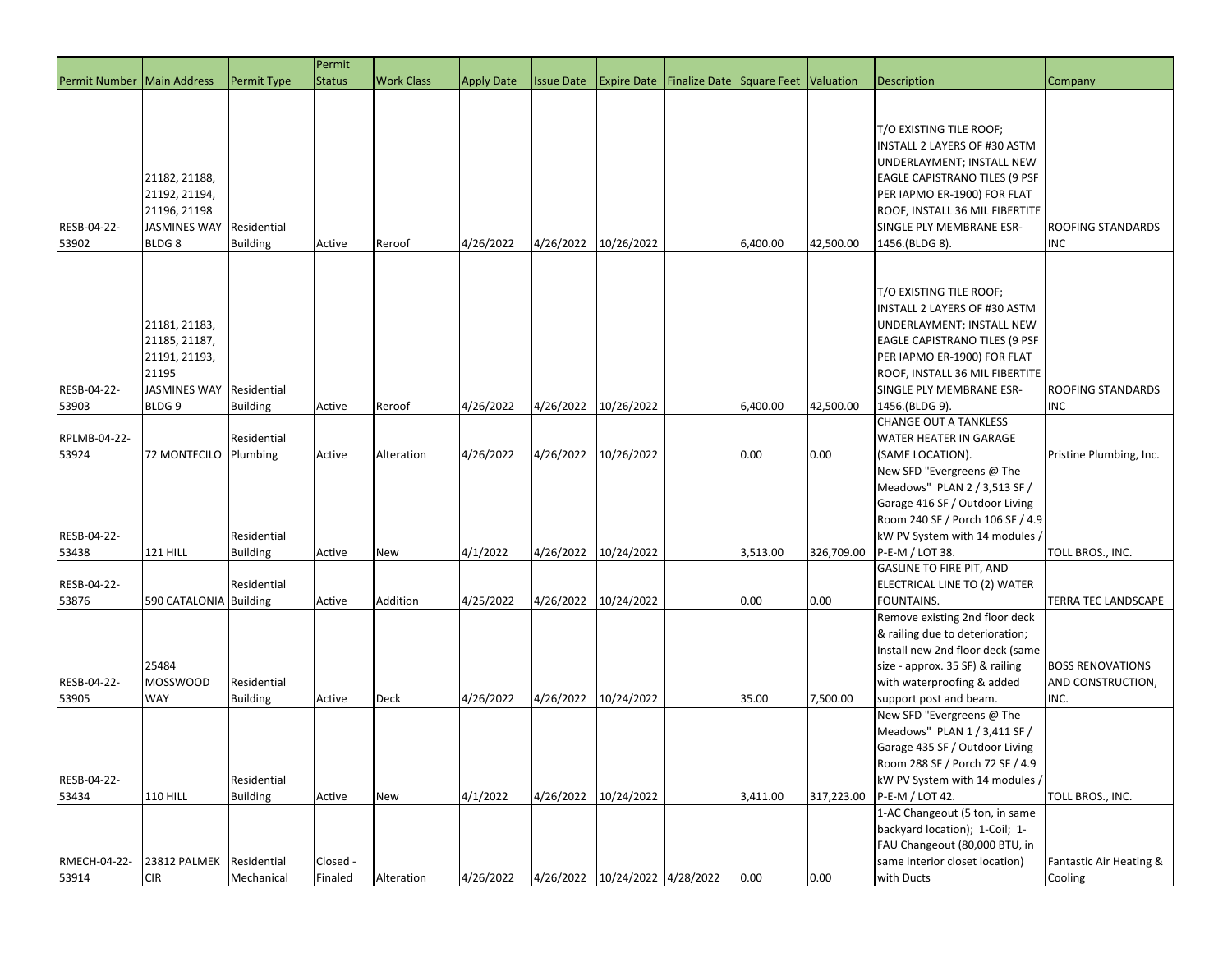|                              |                                          |                                | Permit        |                       |                   |                   |                      |                                                        |        |           |                                                                                                                                                                                                                                                                                                                                                                                                                                                                                                                                                                                                                                       |                                                      |
|------------------------------|------------------------------------------|--------------------------------|---------------|-----------------------|-------------------|-------------------|----------------------|--------------------------------------------------------|--------|-----------|---------------------------------------------------------------------------------------------------------------------------------------------------------------------------------------------------------------------------------------------------------------------------------------------------------------------------------------------------------------------------------------------------------------------------------------------------------------------------------------------------------------------------------------------------------------------------------------------------------------------------------------|------------------------------------------------------|
| Permit Number   Main Address |                                          | Permit Type                    | <b>Status</b> | <b>Work Class</b>     | <b>Apply Date</b> | <b>Issue Date</b> |                      | <b>Expire Date Finalize Date Square Feet Valuation</b> |        |           | Description                                                                                                                                                                                                                                                                                                                                                                                                                                                                                                                                                                                                                           | Company                                              |
|                              |                                          |                                |               |                       |                   |                   |                      |                                                        |        |           | ROLL PLANS: T.I. (964 SF) for<br>"Golden Spa Massage" -<br>Construct new interior non-load<br>bearing walls to form 4 new<br>massage rooms, office, lobby,<br>bathroom, shower room,<br>storage room, and utility area;<br>Install hanging drop ceiling off<br>existing ceiling truss system; 1-<br>Washer 1-Gas Reg 1-Gas Line 1<br>Roof Drain 2-Sinks 1-Shower 1-<br>Toilet 1-Water Heater 1-Sewer<br>/ Cleanout 1-Water Lines; 19-<br>Rec 18-Lights 11-Switches 3-<br>Fixed Appl. (CW, Dryer, AC) 1-<br>Panel (150 amps); 1-App. Vent<br>1-Vent Fan 1-Vent System 1-<br>Mech Alt (Ductwork) 1-New<br>Rooftop Package Unit (3 ton). |                                                      |
| COMB-12-21-<br>51328         | 24342<br><b>MUIRLANDS</b><br><b>BLVD</b> | Commercial<br><b>Building</b>  | Active        | Tenant<br>Improvement | 12/17/2021        | 4/26/2022         | 10/24/2022           |                                                        | 964.00 | 12,000.00 | *** NOTE: THIS PERMIT IS TO<br><b>LEGALIZE EXISTING</b><br>CONSTRUCTION***                                                                                                                                                                                                                                                                                                                                                                                                                                                                                                                                                            | <b>OWNER-BUILDER</b>                                 |
| RESB-04-22-<br>53908         | 25478<br><b>MOSSWOOD</b><br><b>WAY</b>   | Residential<br><b>Building</b> | Active        | Deck                  | 4/26/2022         | 4/26/2022         | 10/24/2022           |                                                        | 55.00  | 7,500.00  | Remove existing 2nd floor deck<br>& railing due to deterioration;<br>Install new 2nd floor deck (same<br>size - approx. 55 SF) & railing<br>with waterproofing & added<br>support post and beam.                                                                                                                                                                                                                                                                                                                                                                                                                                      | <b>BOSS RENOVATIONS</b><br>AND CONSTRUCTION,<br>INC. |
| RESB-04-22-<br>53907         | 25404 SEQUOIA Residential<br>WOOD WAY    | <b>Building</b>                | Active        | <b>Deck</b>           | 4/26/2022         |                   | 4/26/2022 10/24/2022 |                                                        | 45.00  | 7,500.00  | Remove existing 2nd floor deck<br>& railing due to deterioration;<br>Install new 2nd floor deck (same<br>size - approx. 45 SF) & railing<br>with waterproofing & added<br>support post and beam.                                                                                                                                                                                                                                                                                                                                                                                                                                      | <b>BOSS RENOVATIONS</b><br>AND CONSTRUCTION,<br>INC. |
| RMECH-04-22-<br>53913        | <b>25244 BIRCH</b><br><b>GROVE LN</b>    | Residential<br>Mechanical      | Active        | Alteration            | 4/26/2022         | 4/26/2022         | 10/24/2022           |                                                        | 0.00   | 0.00      | Remove and replace 2T package<br>unit on roof, original location;<br>one disconnect. ** CONTRACTOR<br>SHALL BE AVAILABLE AT SITE<br>AND MUST HAVE LADDER OF<br>APPROPRIATE SIZE AND<br>STRENGTH SETUP FOR ROOFTOP<br>ACCESS AT THE TIME OF<br>INSPECTION**                                                                                                                                                                                                                                                                                                                                                                            | <b>ALPS AIR</b><br><b>CONDITIONING</b>               |
| RMECH-04-22-<br>53911        | 44 BLAZEWOOD Mechanical                  | Residential                    | Active        | Alteration            | 4/26/2022         |                   | 4/26/2022 10/24/2022 |                                                        | 0.00   | 0.00      | Remove and replace A/C in left<br>side yard; 5T-14SEER; one coil;<br>Replace furnace in attic (80K<br>BTU's) in original location.                                                                                                                                                                                                                                                                                                                                                                                                                                                                                                    | DYNAMIC AIR SERVICES,<br>INC.                        |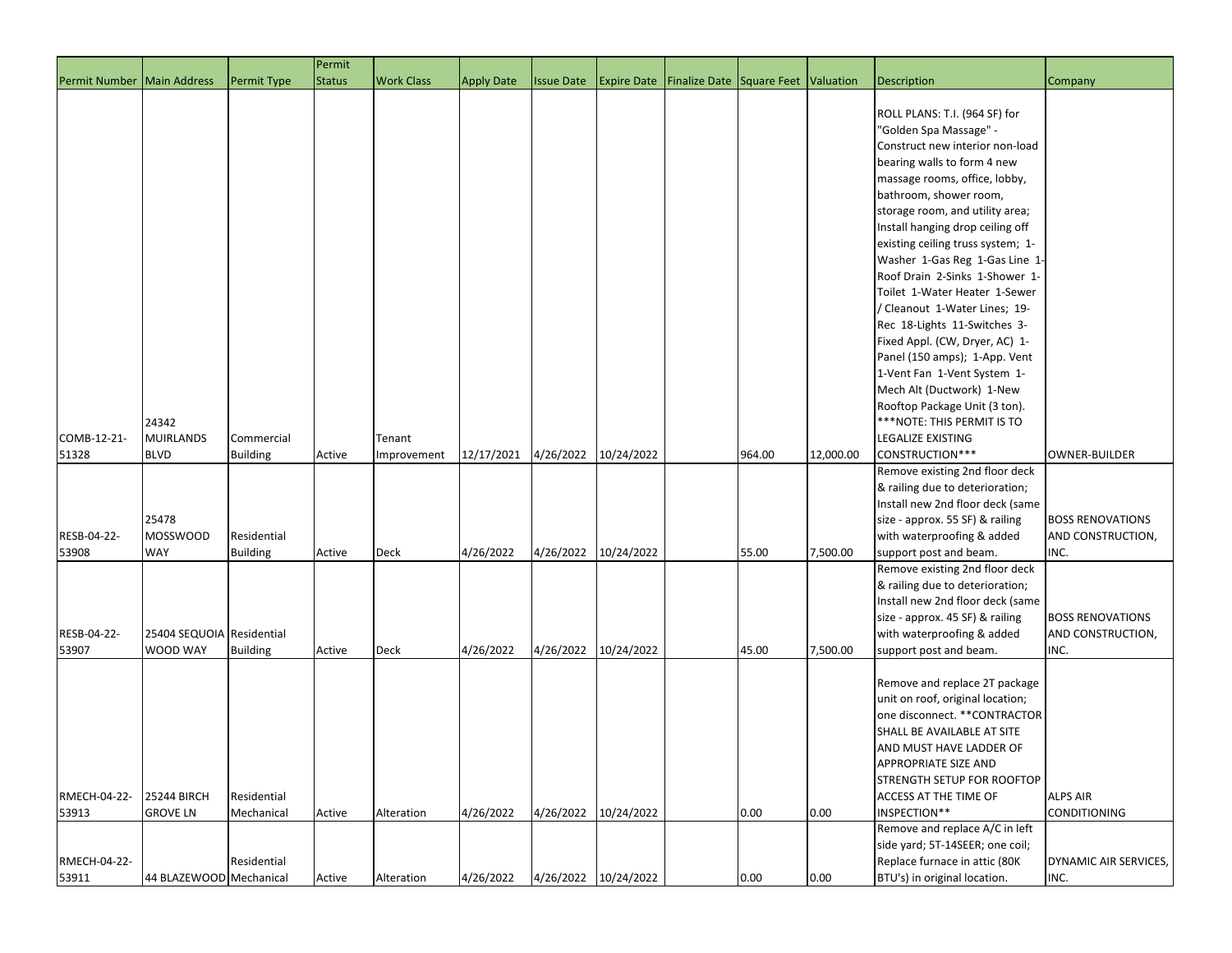|                              |                          |                 | Permit        |                   |                   |                      |                      |                                     |          |            |                                                   |                          |
|------------------------------|--------------------------|-----------------|---------------|-------------------|-------------------|----------------------|----------------------|-------------------------------------|----------|------------|---------------------------------------------------|--------------------------|
| Permit Number   Main Address |                          | Permit Type     | <b>Status</b> | <b>Work Class</b> | <b>Apply Date</b> | <b>Issue Date</b>    | <b>Expire Date</b>   | Finalize Date Square Feet Valuation |          |            | <b>Description</b>                                | Company                  |
|                              |                          |                 |               |                   |                   |                      |                      |                                     |          |            |                                                   |                          |
|                              |                          |                 |               |                   |                   |                      |                      |                                     |          |            |                                                   |                          |
|                              |                          |                 |               |                   |                   |                      |                      |                                     |          |            | T/O EXISTING TILE ROOF;                           |                          |
|                              |                          |                 |               |                   |                   |                      |                      |                                     |          |            | INSTALL 2 LAYERS OF #30 ASTM                      |                          |
|                              | 21161, 21163,            |                 |               |                   |                   |                      |                      |                                     |          |            | UNDERLAYMENT; INSTALL NEW                         |                          |
|                              | 21165, 21167,            |                 |               |                   |                   |                      |                      |                                     |          |            | EAGLE CAPISTRANO TILES (9 PSF                     |                          |
|                              | 21171, 21173,            |                 |               |                   |                   |                      |                      |                                     |          |            | PER IAPMO ER-1900) FOR FLAT                       |                          |
|                              | 21175, 21177             |                 |               |                   |                   |                      |                      |                                     |          |            | ROOF, INSTALL 36 MIL FIBERTITE                    |                          |
| RESB-04-22-                  | JASMINES WAY Residential |                 |               |                   |                   |                      |                      |                                     |          |            | SINGLE PLY MEMBRANE ESR-                          | <b>ROOFING STANDARDS</b> |
| 53901                        | BLDG <sub>7</sub>        | <b>Building</b> | Active        | Reroof            | 4/26/2022         | 4/26/2022            | 10/26/2022           |                                     | 6,400.00 | 42,500.00  | 1456.(BLDG 7).                                    | <b>INC</b>               |
|                              |                          |                 |               |                   |                   |                      |                      |                                     |          |            | New SFD "Evergreens @ The                         |                          |
|                              |                          |                 |               |                   |                   |                      |                      |                                     |          |            | Meadows" PLAN 1 / 3,411 SF /                      |                          |
|                              |                          |                 |               |                   |                   |                      |                      |                                     |          |            | Garage 435 SF / Outdoor Living                    |                          |
|                              |                          |                 |               |                   |                   |                      |                      |                                     |          |            | Room 288 SF / Porch 72 SF / 4.9                   |                          |
| RESB-04-22-<br>53433         | <b>101 HILL</b>          | Residential     |               |                   | 4/1/2022          | 4/26/2022 10/24/2022 |                      |                                     | 3,411.00 |            | kW PV System with 14 modules /<br>P-E-M / LOT 40. |                          |
|                              |                          | <b>Building</b> | Active        | <b>New</b>        |                   |                      |                      |                                     |          | 317,223.00 | MINOR BATHROOM REMODEL:                           | TOLL BROS., INC.         |
|                              |                          |                 |               |                   |                   |                      |                      |                                     |          |            | REMOVE EXISTING SHOWER                            |                          |
|                              |                          |                 |               |                   |                   |                      |                      |                                     |          |            | PAN, TILE WALLS, AND MIXING                       |                          |
|                              |                          |                 |               |                   |                   |                      |                      |                                     |          |            | VALVE, INSTALL NEW SHOWER                         |                          |
|                              |                          |                 |               |                   |                   |                      |                      |                                     |          |            | PAN, ACRYLIC WALLS, AND NEW                       |                          |
|                              | 22395                    |                 |               |                   |                   |                      |                      |                                     |          |            | MIXING VALVE, R/R EXISTING                        |                          |
| RESB-04-22-                  | <b>WOODGROVE</b>         | Residential     |               |                   |                   |                      |                      |                                     |          |            | SHOWER WINDOW WITH SAME                           | AMERICAN HOME            |
| 53919                        | <b>RD</b>                | <b>Building</b> | Active        | Remodel           | 4/26/2022         | 4/26/2022            | 10/24/2022           |                                     | 0.00     | 0.00       | HEADER.                                           | REMODELING, INC.         |
|                              |                          |                 |               |                   |                   |                      |                      |                                     |          |            | New SFD "Evergreens @ The                         |                          |
|                              |                          |                 |               |                   |                   |                      |                      |                                     |          |            | Meadows" PLAN 3 / 3,572 SF /                      |                          |
|                              |                          |                 |               |                   |                   |                      |                      |                                     |          |            | Garage 430 SF / Outdoor Living                    |                          |
|                              |                          |                 |               |                   |                   |                      |                      |                                     |          |            | Room 191 SF / Porch 9 SF / 4.9                    |                          |
| RESB-04-22-                  |                          | Residential     |               |                   |                   |                      |                      |                                     |          |            | kW PV System with 14 modules /                    |                          |
| 53440                        | <b>100 HILL</b>          | <b>Building</b> | Active        | New               | 4/1/2022          | 4/26/2022            | 10/24/2022           |                                     | 3,572.00 | 332,196.00 | P-E-M / LOT 41.                                   | TOLL BROS., INC.         |
| RPLMB-04-22-                 | 24542 CORTA              | Residential     |               |                   |                   |                      |                      |                                     |          |            | PEX Repipe (9 fixtures & 3 hose                   |                          |
| 53925                        | <b>CRESTA DR</b>         | Plumbing        | Active        | Alteration        | 4/26/2022         | 4/26/2022            | 10/24/2022           |                                     | 0.00     | 0.00       | bibbs).                                           | REPIPE 1                 |
|                              |                          |                 |               |                   |                   |                      |                      |                                     |          |            | New 3-Story SFD "The Parklands                    |                          |
|                              |                          |                 |               |                   |                   |                      |                      |                                     |          |            | @ The Meadows" PLAN 2 /                           |                          |
|                              |                          |                 |               |                   |                   |                      |                      |                                     |          |            | 2,786 SF / Garage 412 SF /                        |                          |
|                              |                          |                 |               |                   |                   |                      |                      |                                     |          |            | Portico 143 SF / Porch 25 SF /                    |                          |
|                              |                          |                 |               |                   |                   |                      |                      |                                     |          |            | 3rd Floor Covered Deck 228 SF /                   |                          |
| RESB-04-22-                  |                          | Residential     |               |                   |                   |                      |                      |                                     |          |            | 4.9 kW PV System with 14                          |                          |
| 53447                        | 220 PIN LANE             | <b>Building</b> | Active        | New               | 4/1/2022          | 4/27/2022            | 10/24/2022           |                                     | 2,786.00 | 278,600.00 | modules / P-E-M / LOT 43.                         | TOLL BROS., INC.         |
|                              |                          |                 |               |                   |                   |                      |                      |                                     |          |            |                                                   |                          |
|                              |                          |                 |               |                   |                   |                      |                      |                                     |          |            | <b>INSTALL 8.36 KW ROOF</b>                       |                          |
| RESB-04-22-                  |                          | Residential     |               |                   |                   |                      |                      |                                     |          |            | MOUNTED PV SYSTEM WITH 19                         |                          |
| 53766                        | 21 HELIOTROPE Building   |                 | Active        | Solar Panels      | 4/18/2022         | 4/27/2022            | 10/24/2022           |                                     | 445.00   | 19,000.00  | MODULES, 1 INVERTER, 445.2 SF. SOLCIUS LLC        |                          |
|                              |                          |                 |               |                   |                   |                      |                      |                                     |          |            | <b>INSTALL 8.8 KW ROOF</b>                        |                          |
|                              |                          |                 |               |                   |                   |                      |                      |                                     |          |            | MOUNTED PV SYSTEM WITH 22                         |                          |
|                              |                          |                 |               |                   |                   |                      |                      |                                     |          |            | MODULES, 1<br>POWERWALL+INVERTER(13.5             |                          |
| RESB-04-22-                  | <b>1114 VIEJO</b>        | Residential     |               |                   |                   |                      |                      |                                     |          |            | KWH), 1 LOAD CENTER, 1                            |                          |
| 53765                        | <b>HILLS DRIVE</b>       | <b>Building</b> | Active        | Solar Panels      | 4/18/2022         |                      | 4/27/2022 10/24/2022 |                                     | 477.00   | 24,000.00  | DISTRIBUTION PANEL, 477 SF.                       | Tesla Energy             |
|                              |                          |                 |               |                   |                   |                      |                      |                                     |          |            |                                                   |                          |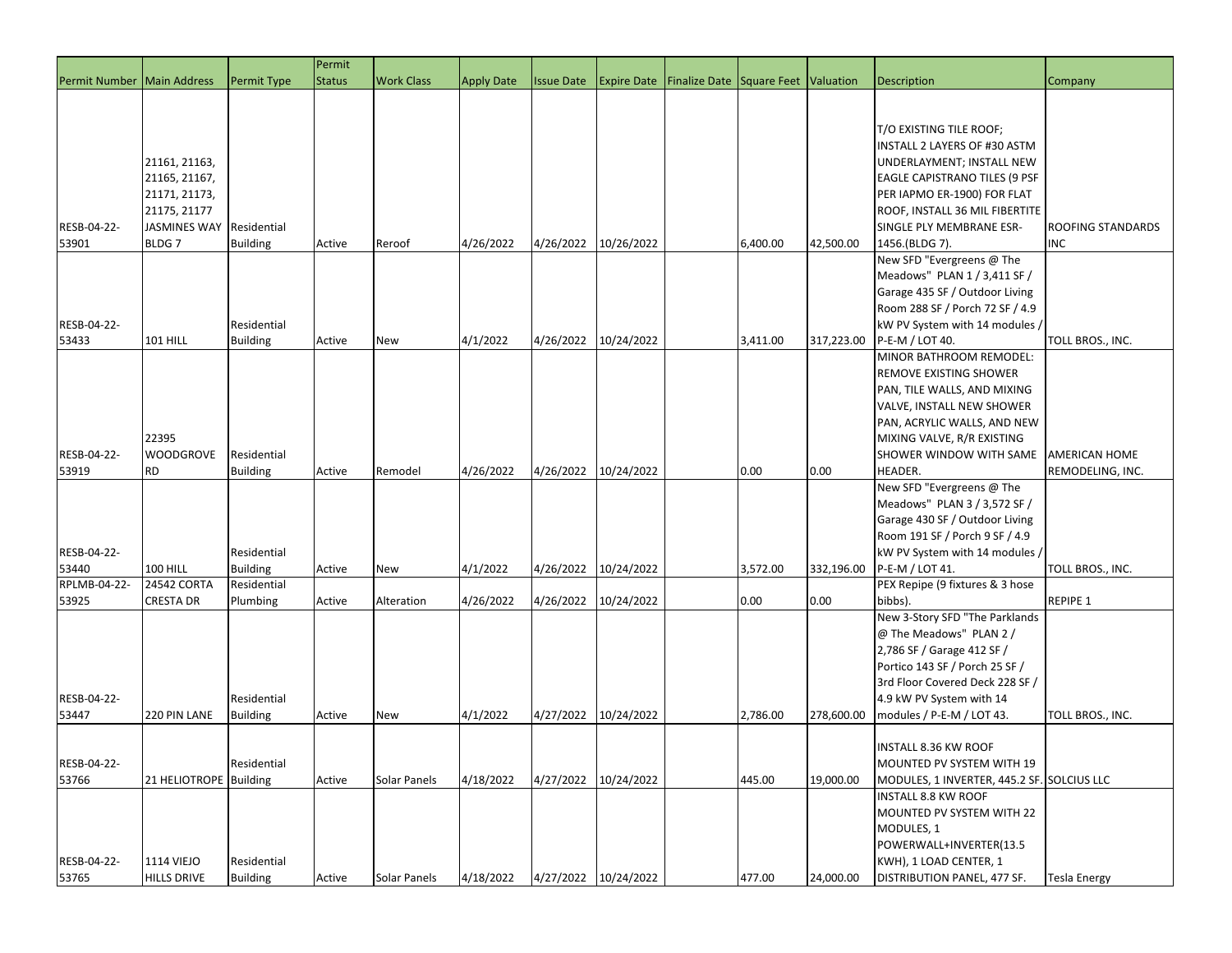|                              |                   |                 | Permit        |                   |                   |                   |                      |                                     |          |            |                                  |                     |
|------------------------------|-------------------|-----------------|---------------|-------------------|-------------------|-------------------|----------------------|-------------------------------------|----------|------------|----------------------------------|---------------------|
| Permit Number   Main Address |                   | Permit Type     | <b>Status</b> | <b>Work Class</b> | <b>Apply Date</b> | <b>Issue Date</b> | <b>Expire Date</b>   | Finalize Date Square Feet Valuation |          |            | <b>Description</b>               | Company             |
| RPLMB-04-22-                 | 21411             | Residential     |               |                   |                   |                   |                      |                                     |          |            | PEX Repipe (17 fixtures & 2 hose |                     |
| 53939                        | <b>ARBORWOOD</b>  | Plumbing        | Active        | Alteration        | 4/27/2022         | 4/27/2022         | 10/24/2022           |                                     | 0.00     | 0.00       | bibbs)                           | REPIPE 1            |
|                              |                   |                 |               |                   |                   |                   |                      |                                     |          |            | New 3-Story SFD "The Parklands   |                     |
|                              |                   |                 |               |                   |                   |                   |                      |                                     |          |            | @ The Meadows" PLAN 3 /          |                     |
|                              |                   |                 |               |                   |                   |                   |                      |                                     |          |            | 2,948 SF / Garage 414 SF /       |                     |
|                              |                   |                 |               |                   |                   |                   |                      |                                     |          |            | Portico 203 SF / Porch 124 SF /  |                     |
|                              |                   |                 |               |                   |                   |                   |                      |                                     |          |            | 3rd Floor Covered Deck 145 SF /  |                     |
| RESB-04-22-                  |                   | Residential     |               |                   |                   |                   |                      |                                     |          |            | 4.9 kW PV System with 14         |                     |
| 53449                        | 210 PIN LANE      | <b>Building</b> | Active        | <b>New</b>        | 4/1/2022          | 4/27/2022         | 10/24/2022           |                                     | 2,948.00 | 294,800.00 | modules / P-E-M / LOT 42.        | TOLL BROS., INC.    |
|                              |                   |                 |               |                   |                   |                   |                      |                                     |          |            | New 3-Story SFD "The Parklands   |                     |
|                              |                   |                 |               |                   |                   |                   |                      |                                     |          |            | @ The Meadows" PLAN 3 /          |                     |
|                              |                   |                 |               |                   |                   |                   |                      |                                     |          |            | 2,948 SF / Garage 414 SF /       |                     |
|                              |                   |                 |               |                   |                   |                   |                      |                                     |          |            | Portico 203 SF / Porch 85 SF /   |                     |
|                              |                   |                 |               |                   |                   |                   |                      |                                     |          |            | 3rd Floor Covered Deck 145 SF /  |                     |
| RESB-04-22-                  |                   | Residential     |               |                   |                   |                   |                      |                                     |          |            | 4.9 kW PV System with 14         |                     |
| 53450                        | 221 PIN LANE      | <b>Building</b> | Active        | <b>New</b>        | 4/1/2022          | 4/27/2022         | 10/24/2022           |                                     | 2,948.00 | 294,800.00 | modules / P-E-M / LOT 59.        | TOLL BROS., INC.    |
|                              |                   |                 |               |                   |                   |                   |                      |                                     |          |            | New 3-Story SFD "The Parklands   |                     |
|                              |                   |                 |               |                   |                   |                   |                      |                                     |          |            | @ The Meadows" PLAN 3 /          |                     |
|                              |                   |                 |               |                   |                   |                   |                      |                                     |          |            | 2,948 SF / Garage 414 SF /       |                     |
|                              |                   |                 |               |                   |                   |                   |                      |                                     |          |            | Portico 203 SF / Porch 124 SF /  |                     |
|                              |                   |                 |               |                   |                   |                   |                      |                                     |          |            | 3rd Floor Covered Deck 145 SF /  |                     |
| RESB-04-22-                  |                   | Residential     |               |                   |                   |                   |                      |                                     |          |            | 4.9 kW PV System with 14         |                     |
| 53448                        | 130 PIN LANE      | <b>Building</b> | Active        | <b>New</b>        | 4/1/2022          | 4/27/2022         | 10/24/2022           |                                     | 2.948.00 | 294,800.00 | modules / P-E-M / LOT 39.        | TOLL BROS., INC.    |
|                              |                   |                 |               |                   |                   |                   |                      |                                     |          |            | New 3-Story SFD "The Parklands   |                     |
|                              |                   |                 |               |                   |                   |                   |                      |                                     |          |            | @ The Meadows" PLAN 2 /          |                     |
|                              |                   |                 |               |                   |                   |                   |                      |                                     |          |            | 2,786 SF / Garage 412 SF /       |                     |
|                              |                   |                 |               |                   |                   |                   |                      |                                     |          |            | Portico 143 SF / Porch 25 SF /   |                     |
|                              |                   |                 |               |                   |                   |                   |                      |                                     |          |            | 3rd Floor Covered Deck 228 SF /  |                     |
| RESB-04-22-                  |                   | Residential     |               |                   |                   |                   |                      |                                     |          |            | 4.9 kW PV System with 14         |                     |
| 53446                        | 200 PIN LANE      | <b>Building</b> | Active        | <b>New</b>        | 4/1/2022          | 4/27/2022         | 10/24/2022           |                                     | 2,786.00 | 278,600.00 | modules / P-E-M / LOT 41.        | TOLL BROS., INC.    |
|                              |                   |                 |               |                   |                   |                   |                      |                                     |          |            |                                  |                     |
|                              |                   |                 |               |                   |                   |                   |                      |                                     |          |            | INSTALL 4.18 KW ROOF             |                     |
|                              |                   |                 |               |                   |                   |                   |                      |                                     |          |            | MOUNTED PV SYSTEM WITH 11        | Marc Jones          |
| RESB-04-22-                  | 28573             | Residential     |               |                   |                   |                   |                      |                                     |          |            | MODULES, MICROINVERTERS, 1       | Construction dba    |
| 53751                        | <b>MALABAR RD</b> | <b>Building</b> | Active        | Solar Panels      | 4/18/2022         | 4/27/2022         | 10/24/2022           |                                     | 202.84   | 11,000.00  | COMBINER BOX, 203 SF.            | SunPro Solar        |
|                              |                   |                 |               |                   |                   |                   |                      |                                     |          |            | INSTALL 9.2 KW ROOF              |                     |
| RESB-04-22-                  |                   | Residential     |               |                   |                   |                   |                      |                                     |          |            | MOUNTED PV SYSTEM WITH 23        |                     |
| 53756                        | 560 ESCENICO      | <b>Building</b> | Active        | Solar Panels      | 4/18/2022         | 4/27/2022         | 10/24/2022           |                                     | 499.00   | 23,000.00  | MODULES, 1 INVERTER, 499 SF.     | <b>Tesla Energy</b> |
|                              |                   |                 |               |                   |                   |                   |                      |                                     |          |            |                                  |                     |
|                              |                   |                 |               |                   |                   |                   |                      |                                     |          |            | New 3-Story SFD "The Parklands   |                     |
|                              |                   |                 |               |                   |                   |                   |                      |                                     |          |            | @ The Meadows" PLAN 1 /          |                     |
|                              |                   |                 |               |                   |                   |                   |                      |                                     |          |            | 2,775 SF / Garage 412 SF /       |                     |
|                              |                   |                 |               |                   |                   |                   |                      |                                     |          |            | Portico 261 SF / Porch 49 SF /   |                     |
|                              |                   |                 |               |                   |                   |                   |                      |                                     |          |            | 3rd Floor Covered Deck 214 SF /  |                     |
|                              |                   |                 |               |                   |                   |                   |                      |                                     |          |            | Outdoor Living Room Option 178   |                     |
| RESB-04-22-                  |                   | Residential     |               |                   |                   |                   |                      |                                     |          |            | SF / 4.9 kW PV System with 14    |                     |
| 53445                        | 211 PIN LANE      | <b>Building</b> | Active        | New               | 4/1/2022          |                   | 4/27/2022 10/24/2022 |                                     | 2,775.00 | 277,500.00 | modules / P-E-M / LOT 58.        | TOLL BROS., INC.    |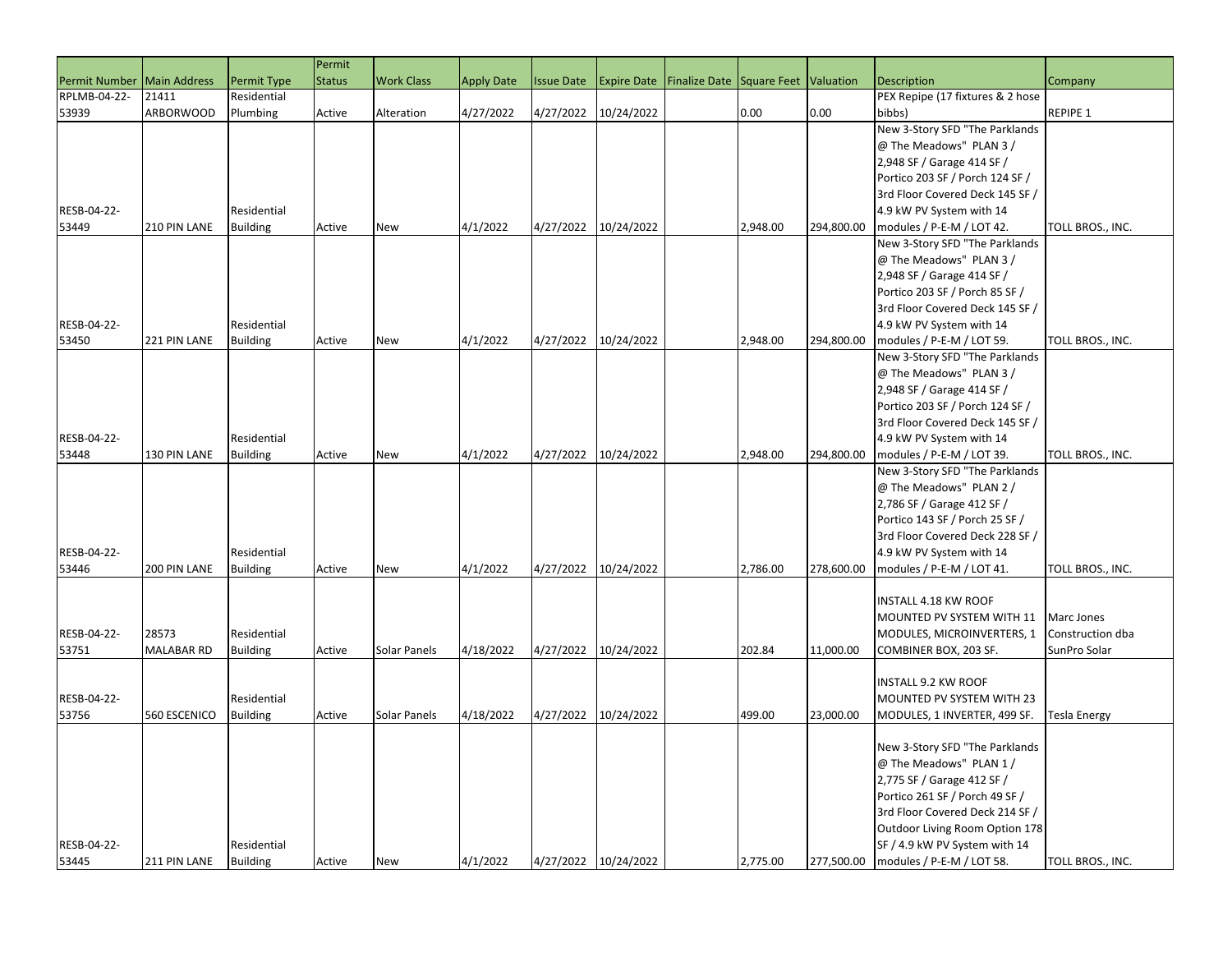|                              |                                        |                 | Permit        |                   |                   |                   |                      |                                                 |          |            |                                                   |                            |
|------------------------------|----------------------------------------|-----------------|---------------|-------------------|-------------------|-------------------|----------------------|-------------------------------------------------|----------|------------|---------------------------------------------------|----------------------------|
| Permit Number   Main Address |                                        | Permit Type     | <b>Status</b> | <b>Work Class</b> | <b>Apply Date</b> | <b>Issue Date</b> |                      | Expire Date Finalize Date Square Feet Valuation |          |            | <b>Description</b>                                | Company                    |
|                              |                                        |                 |               |                   |                   |                   |                      |                                                 |          |            |                                                   |                            |
| RMECH-04-22-                 | 28892 CANYON                           | Residential     |               |                   |                   |                   |                      |                                                 |          |            | C/O 50K BTU FURNACE IN ATTIC                      | <b>BAKER ELECTRIC HOME</b> |
| 53937                        | <b>RIM DR</b>                          | Mechanical      | Active        | Alteration        | 4/27/2022         | 4/27/2022         | 10/24/2022           |                                                 | 0.00     | 0.00       | (SAME LOCATION).                                  | <b>ENERGY</b>              |
|                              |                                        |                 |               |                   |                   |                   |                      |                                                 |          |            | 325.5 SF 1ST FL ADDITION TO                       |                            |
|                              |                                        |                 |               |                   |                   |                   |                      |                                                 |          |            | EXTEND DINING, KITCHEN, AND                       |                            |
|                              |                                        |                 |               |                   |                   |                   |                      |                                                 |          |            | FAMILY ROOM; CONVERT 36 SF                        |                            |
|                              |                                        |                 |               |                   |                   |                   |                      |                                                 |          |            | OF (E) GARAGE TO EXTENDED                         |                            |
|                              |                                        |                 |               |                   |                   |                   |                      |                                                 |          |            | BATHROOM; 496 SF 1ST FLOOR                        |                            |
|                              |                                        |                 |               |                   |                   |                   |                      |                                                 |          |            | REMODEL; 1 DW, 2 SINKS, 1                         |                            |
|                              |                                        |                 |               |                   |                   |                   |                      |                                                 |          |            | SHOWER, 1 TOILET, 1 REF, 1                        |                            |
|                              |                                        |                 |               |                   |                   |                   |                      |                                                 |          |            | DISPOSAL, 1 HEATING FAN, 1                        |                            |
|                              |                                        |                 |               |                   |                   |                   |                      |                                                 |          |            | OVEN, 23 REC, 22 LIGHTS, 11 SW                    |                            |
|                              |                                        |                 |               |                   |                   |                   |                      |                                                 |          |            | 1 (N) < 5T SPLIT UNIT, C/O (1) < 5T               |                            |
| RESB-04-22-                  | 22442                                  | Residential     |               |                   |                   |                   |                      |                                                 |          |            | AC UNIT, DUCTWORK. (HAS                           | McDonald Construction,     |
| 53431                        | <b>GOLDRUSH</b>                        | <b>Building</b> | Active        | Addition          | 4/1/2022          | 4/27/2022         | 10/24/2022           |                                                 | 325.50   | 400,000.00 | ROLL)                                             | Inc.                       |
|                              |                                        |                 |               |                   |                   |                   |                      |                                                 |          |            | New 3-Story SFD "The Parklands                    |                            |
|                              |                                        |                 |               |                   |                   |                   |                      |                                                 |          |            | @ The Meadows" PLAN 1 /                           |                            |
|                              |                                        |                 |               |                   |                   |                   |                      |                                                 |          |            | 2,775 SF / Garage 412 SF /                        |                            |
|                              |                                        |                 |               |                   |                   |                   |                      |                                                 |          |            | Portico 261 SF / Porch 49 SF /                    |                            |
|                              |                                        |                 |               |                   |                   |                   |                      |                                                 |          |            | 3rd Floor Covered Deck 214 SF /                   |                            |
| RESB-04-22-                  |                                        | Residential     |               |                   |                   |                   |                      |                                                 |          |            | 4.9 kW PV System with 14                          |                            |
| 53444                        | 190 PIN LANE                           | <b>Building</b> | Active        | <b>New</b>        | 4/1/2022          | 4/27/2022         | 10/24/2022           |                                                 | 2,775.00 | 277,500.00 | modules / P-E-M / LOT 40.                         | TOLL BROS., INC.           |
| RPLMB-04-22-                 | 22816 MESA                             | Residential     |               |                   |                   |                   |                      |                                                 |          |            | PEX REPIPE: 11 FIXTURES                           |                            |
| 53936                        | WAY                                    | Plumbing        | Active        | Alteration        | 4/27/2022         | 4/27/2022         | 10/24/2022           |                                                 | 0.00     | 0.00       | INCLUDING 2 HOSE BIBS.                            | AMERI-CAL REPIPE           |
|                              |                                        |                 |               |                   |                   |                   |                      |                                                 |          |            |                                                   |                            |
| RESB-04-22-                  |                                        | Residential     |               |                   |                   |                   |                      |                                                 |          |            | INSTALL 6.84 KW ROOF<br>MOUNTED PV SYSTEM WITH 19 |                            |
| 53792                        |                                        |                 |               |                   | 4/19/2022         | 4/27/2022         | 10/24/2022           |                                                 | 377.20   | 19,000.00  |                                                   | <b>SUNRUN</b>              |
| RELEC-04-22-                 | 22 ENFILADE AV Building<br>21511 SITIO | Residential     | Active        | Solar Panels      |                   |                   |                      |                                                 |          |            | MODULES, 1 INVERTER, 377 SF.                      |                            |
| 53938                        | VERANO                                 | Electrical      | Active        | Alteration        | 4/27/2022         | 4/27/2022         | 10/24/2022           |                                                 | 0.00     | 0.00       | 1-Panel Upgrade to 200 amps.                      | OWNER/BUILDER              |
|                              |                                        |                 |               |                   |                   |                   |                      |                                                 |          |            | 2nd Floor Deck Restoration:                       |                            |
|                              |                                        |                 |               |                   |                   |                   |                      |                                                 |          |            | Restore existing balcony deck                     |                            |
|                              |                                        |                 |               |                   |                   |                   |                      |                                                 |          |            | members with new members                          |                            |
| RESB-04-22-                  | 25242 TANOAK Residential               |                 |               |                   |                   |                   |                      |                                                 |          |            | (due to dry rot & termite                         |                            |
| 53959                        | LN                                     | <b>Building</b> | Active        | Deck              | 4/28/2022         | 4/28/2022         | 10/25/2022           |                                                 | 72.00    | 2,500.00   | damage).                                          | <b>Rhino Construction</b>  |
|                              |                                        |                 |               |                   |                   |                   |                      |                                                 |          |            | Install 1-New 5T Heat Pump in                     |                            |
|                              |                                        |                 |               |                   |                   |                   |                      |                                                 |          |            | right side yard, and 1-New 80k                    |                            |
|                              | 24141                                  |                 |               |                   |                   |                   |                      |                                                 |          |            | BTU Furnace (130lb) in attic                      |                            |
| RESB-04-22-                  | <b>EAGLEMONT</b>                       | Residential     |               |                   |                   |                   |                      |                                                 |          |            | including new Ductwork and                        | Nexgen Air Conditioning    |
| 53958                        | AV                                     | <b>Building</b> | Active        | Remodel           | 4/28/2022         |                   | 4/28/2022 10/25/2022 |                                                 | 0.00     | 0.00       | new electrical.                                   | & Heating, Inc.            |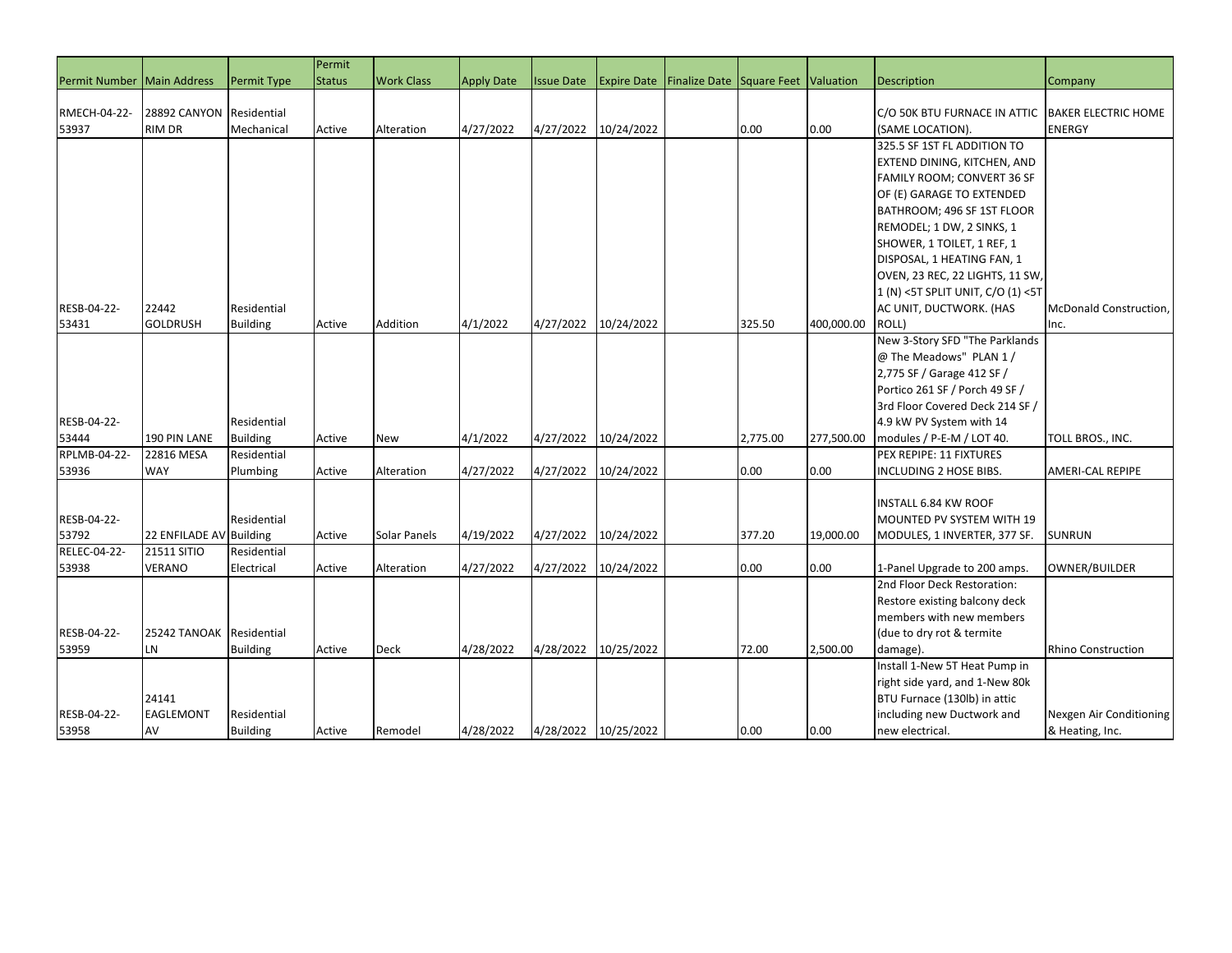|                       |                                |                                | Permit        |                              |                   |                      |                    |                      |             |           |                                                                                                                                                                                                                                                                                                                                 |                        |
|-----------------------|--------------------------------|--------------------------------|---------------|------------------------------|-------------------|----------------------|--------------------|----------------------|-------------|-----------|---------------------------------------------------------------------------------------------------------------------------------------------------------------------------------------------------------------------------------------------------------------------------------------------------------------------------------|------------------------|
| <b>Permit Number</b>  | Main Address                   | <b>Permit Type</b>             | <b>Status</b> | <b>Work Class</b>            | <b>Apply Date</b> | <b>Issue Date</b>    | <b>Expire Date</b> | <b>Finalize Date</b> | Square Feet | Valuation | <b>Description</b>                                                                                                                                                                                                                                                                                                              | Company                |
| RMECH-04-22-<br>53953 | 28456<br>SASSETTA WAY          | Residential<br>Mechanical      | Active        | Alteration                   | 4/28/2022         | 4/28/2022            | 10/25/2022         |                      | 0.00        | 0.00      | 1-AC Changeout (3 ton, 19.5<br>SEER, in same front patio<br>location) with Disconnect; 1-<br>Coil; 1-FAU Changeout (60,000<br>BTU, in same attic location).<br>**CONTRACTOR SHALL BE<br>AVAILABLE AT SITE AND MUST<br>HAVE LADDER OF APPROPRIATE<br>SIZE AND STRENGTH SETUP FOR<br>ATTIC ACCESS AT THE TIME OF<br>INSPECTION.** | White Mechanical, Inc. |
|                       |                                |                                |               |                              |                   |                      |                    |                      |             |           | 2nd Floor Deck Restoration:                                                                                                                                                                                                                                                                                                     |                        |
| RESB-04-22-<br>53960  | 25183 OAK<br><b>CANYON LN</b>  | Residential<br><b>Building</b> | Active        | <b>Deck</b>                  | 4/28/2022         | 4/28/2022            | 10/25/2022         |                      | 72.00       | 2,500.00  | Restore existing balcony deck<br>members with new members<br>(due to dry rot & termite<br>damage).                                                                                                                                                                                                                              | Rhino Construction     |
| RESB-04-22-           | 21932                          | Residential                    |               | Patio Cover<br>(Over 200 sq. |                   |                      |                    |                      |             |           | CONSTRUCTION OF 256 SF SOLID<br>ROOF ATTACHED WOOD PATIO                                                                                                                                                                                                                                                                        |                        |
| 53964                 | <b>MONTBURY DR</b>             | <b>Building</b>                | Active        | ft.)                         | 4/28/2022         | 4/28/2022            | 10/25/2022         |                      | 256.00      | 5,000.00  | COVER.                                                                                                                                                                                                                                                                                                                          | <b>OWNER-BUILDER</b>   |
| RESB-04-22-<br>53956  | 22731 AVALON<br><b>ST</b>      | Residential<br><b>Building</b> | Active        | Reroof                       | 4/28/2022         | 4/28/2022            | 10/25/2022         |                      | 2,000.00    | 8,500.00  | Tear-off existing comp. shingle<br>roofing; Replace/repair wood as<br>needed; Install one layer of<br>synthetic #30 felt underlayment<br>$(slope = 4:12)$ ; Install 30YR comp<br>shingles (2000 sf).                                                                                                                            | <b>King Roofing</b>    |
| RESB-04-22-<br>53916  | 25321 ROMERA Residential<br>PL | <b>Building</b>                | Active        | <b>Addition</b>              | 4/26/2022         | 4/28/2022            | 10/25/2022         |                      | 46.00       | 8,000.00  | PERMIT TO LEGALIZE: Bathroom<br>Addition (46 SF) to create a new<br>bathroom. 1-Shower 1-Sink 1-<br>Toilet 1-Sewer Connection 1-<br>Water Lines; 1-Rec 2-Lights 3-<br>Switches ; 1-Mech Alt<br>(Ductwork) 1-Vent Fan.                                                                                                           | OWNER-BUILDER          |
| RESB-04-22-<br>53955  | 24902 OAK<br><b>CREEK LN</b>   | Residential<br><b>Building</b> | Active        | Reroof                       | 4/28/2022         | 4/28/2022 10/25/2022 |                    |                      | 3,000.00    | 14,900.00 | 3000 SF REROOF TO INCLUDE:<br>1400 SF OF SLOPED ROOF TO DO<br>A TILE RELAY: REMOVE TILES,<br>WOOD REPAIR AS NEEDED,<br>INSTALL 2 LAYERS OF 30LB FELT,<br>REINSTALL EXISTING TILES; AND<br>1600 SF OF FLAT ROOF TO T/O<br>EXISTING ROOF MATERIAL AND<br>INSTALL 1/2" INSULATION<br>BOARD AND 60MIL TPO.                          | <b>King Roofing</b>    |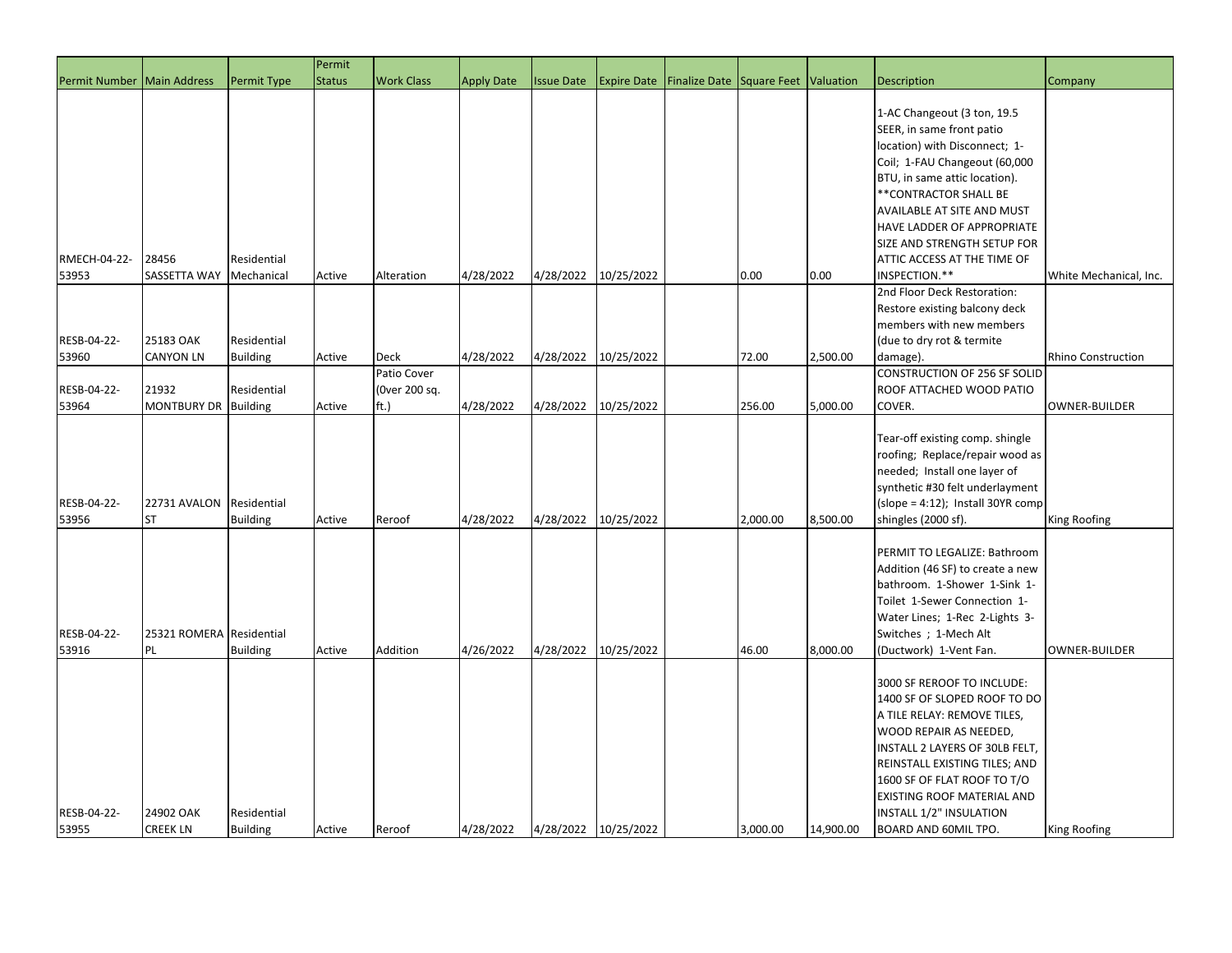|                              |                    |                    | Permit        |                   |                   |                   |                      |                                                        |          |            |                                     |                        |
|------------------------------|--------------------|--------------------|---------------|-------------------|-------------------|-------------------|----------------------|--------------------------------------------------------|----------|------------|-------------------------------------|------------------------|
| Permit Number   Main Address |                    | <b>Permit Type</b> | <b>Status</b> | <b>Work Class</b> | <b>Apply Date</b> | <b>Issue Date</b> |                      | <b>Expire Date Finalize Date Square Feet Valuation</b> |          |            | <b>Description</b>                  | Company                |
|                              |                    |                    |               |                   |                   |                   |                      |                                                        |          |            |                                     |                        |
|                              |                    |                    |               |                   |                   |                   |                      |                                                        |          |            | INSTALL 6.09 KW ROOF                |                        |
|                              |                    |                    |               |                   |                   |                   |                      |                                                        |          |            | MOUNTED PV SYSTEM WITH 14           |                        |
| RESB-04-22-                  | <b>1138 VIEJO</b>  | Residential        |               |                   |                   |                   |                      |                                                        |          |            | MODULES, MICROINVERTERS, 1          |                        |
| 53659                        | <b>HILLS DRIVE</b> | <b>Building</b>    | Active        | Solar Panels      | 4/13/2022         | 4/28/2022         | 10/25/2022           |                                                        | 296.00   | 12,180.00  | LOAD CENTER, 296 SF.                | SunPower               |
|                              |                    |                    |               |                   |                   |                   |                      |                                                        |          |            | T/O 2300 SF 5:12 SLOPED ROOF,       |                        |
|                              | 21155              |                    |               |                   |                   |                   |                      |                                                        |          |            | <b>INSTALL 1 LAYER OF</b>           |                        |
| RESB-04-22-                  | LARCHMONT          | Residential        |               |                   |                   |                   |                      |                                                        |          |            | UNDERLAYMENT; INSTALL               |                        |
| 53957                        | DR                 | <b>Building</b>    | Active        | Reroof            | 4/28/2022         | 4/28/2022         | 10/25/2022           |                                                        | 2,300.00 | 12,925.00  | OWENS CORNING SHINGLES.             | King Roofing           |
|                              |                    |                    |               |                   |                   |                   |                      |                                                        |          |            |                                     |                        |
|                              |                    |                    |               |                   |                   |                   |                      |                                                        |          |            | 2153 SF REROOF: Remove              |                        |
|                              |                    |                    |               |                   |                   |                   |                      |                                                        |          |            | existing tile; Replace sheathing    |                        |
|                              |                    |                    |               |                   |                   |                   |                      |                                                        |          |            | where necessary; Install (2)        |                        |
|                              |                    |                    |               |                   |                   |                   |                      |                                                        |          |            | layers of 30 lb felt underlayment   |                        |
|                              |                    |                    |               |                   |                   |                   |                      |                                                        |          |            | (slope = 5:12); Install new Boral   |                        |
| RESB-04-22-                  | 22692 CHERYL       | Residential        |               |                   |                   |                   |                      |                                                        |          |            | Saxony 600 roof tiles (5.9 lbs/sf - |                        |
| 53981                        | <b>WAY</b>         | <b>Building</b>    | Active        | Reroof            | 4/29/2022         | 4/29/2022         | 10/26/2022           |                                                        | 0.00     | 35,000.00  | IAPMO ESR #412).                    | <b>OWNER-BUILDER</b>   |
|                              |                    |                    |               |                   |                   |                   |                      |                                                        |          |            | <b>GUEST BATHROOM REMODEL</b>       |                        |
|                              |                    |                    |               |                   |                   |                   |                      |                                                        |          |            | TO INCLUDE: CONVERT                 |                        |
|                              |                    |                    |               |                   |                   |                   |                      |                                                        |          |            | <b>BATHTUB TO SHOWER WITH</b>       |                        |
| RESB-04-22-                  | <b>21212 SERRA</b> | Residential        |               |                   |                   |                   |                      |                                                        |          |            | NEW TILE WALL, CONVERT 1.5"         |                        |
| 53978                        | <b>VISTA</b>       | <b>Building</b>    | Active        | Remodel           | 4/29/2022         | 4/29/2022         | 10/26/2022           |                                                        | 13.30    | 6,500.00   | DRAIN TO 2" DRAIN.                  | <b>REBORN CABINETS</b> |
| RPLMB-04-22-                 | <b>21132 SUNNY</b> | Residential        |               |                   |                   |                   |                      |                                                        |          |            |                                     | Ameri-Cal Repipe &     |
| 53974                        | <b>RIDGE</b>       | Plumbing           | Active        | Alteration        | 4/29/2022         | 4/29/2022         | 10/26/2022           |                                                        | 0.00     | 0.00       | PEX REPIPE: 9 FIXTURES.             | Plumbing, Inc.         |
| RPLMB-04-22-                 | 26576 MOON         | Residential        |               |                   |                   |                   |                      |                                                        |          |            |                                     | Ameri-Cal Repipe &     |
| 53973                        | RIDGE              | Plumbing           | Active        | Alteration        | 4/29/2022         | 4/29/2022         | 10/26/2022           |                                                        | 0.00     | 0.00       | PEX REPIPE: 9 FIXTURES              | Plumbing, Inc.         |
|                              |                    |                    |               |                   |                   |                   |                      |                                                        |          |            | C/O 5T HEAT PUMP IN RIGHT           |                        |
|                              |                    |                    |               |                   |                   |                   |                      |                                                        |          |            | SIDE YARD (SAME LOC), 1             |                        |
|                              | 23405              |                    |               |                   |                   |                   |                      |                                                        |          |            | DISCONNECT; C/O 60K BTU AIR         |                        |
| RMECH-04-22-                 | <b>DEVONSHIRE</b>  | Residential        |               |                   |                   |                   |                      |                                                        |          |            | HANDLER IN GARAGE (SAME             |                        |
| 53982                        | DR                 | Mechanical         | Active        | Alteration        | 4/29/2022         | 4/29/2022         | 10/26/2022           |                                                        | 0.00     | 0.00       | LOC).                               | TRITON AIR             |
|                              |                    |                    |               |                   |                   |                   |                      |                                                        |          |            | T.I. (14,270 SF) for "Cox           |                        |
|                              |                    |                    |               |                   |                   |                   |                      |                                                        |          |            | Communications": Demo &             |                        |
|                              |                    |                    |               |                   |                   |                   |                      |                                                        |          |            | construct new partition walls &     |                        |
|                              |                    |                    |               |                   |                   |                   |                      |                                                        |          |            | ceilings on 1st Floor (9,960 SF)    |                        |
|                              |                    |                    |               |                   |                   |                   |                      |                                                        |          |            | and 2nd Floor (4,310 SF); Minor     |                        |
|                              |                    |                    |               |                   |                   |                   |                      |                                                        |          |            | framing & drywall; 45-Rec           |                        |
|                              |                    |                    |               |                   |                   |                   |                      |                                                        |          |            | (including J-Boxes) 28-Lights 4-    |                        |
|                              |                    |                    |               |                   |                   |                   |                      |                                                        |          |            | Switches (occupancy sensors) 3-     |                        |
|                              |                    |                    |               |                   |                   |                   |                      |                                                        |          |            | New Circuits; 1-Mech Alt (3         |                        |
| COMB-03-22-                  |                    | Commercial         |               | Tenant            |                   |                   |                      |                                                        |          |            | registers & ductwork).(HAS          | TETRAD CONTRACTING     |
| 53280                        | 20 ICON            | <b>Building</b>    | Active        | Improvement       | 3/24/2022         | 4/29/2022         | 10/26/2022           |                                                        | 4,000.00 | 218,000.00 | ROLL)                               | GROUP, INC.            |
| RPLMB-04-22-                 | 26572 MOON         | Residential        |               |                   |                   |                   |                      |                                                        |          |            |                                     | Ameri-Cal Repipe &     |
| 53971                        | RIDGE              | Plumbing           | Active        | Alteration        | 4/29/2022         | 4/29/2022         | 10/26/2022           |                                                        | 0.00     | 0.00       | PEX REPIPE: 11 FIXTURES             | Plumbing, Inc.         |
|                              |                    |                    |               |                   |                   |                   |                      |                                                        |          |            | HALL BATHROOM REMODEL TO            |                        |
|                              |                    |                    |               |                   |                   |                   |                      |                                                        |          |            | INCLUDE: CONVERT BATHTUB            |                        |
|                              |                    |                    |               |                   |                   |                   |                      |                                                        |          |            | TO SHOWER WITH NEW TILE             |                        |
| RESB-04-22-                  | <b>24145 HURST</b> | Residential        |               |                   |                   |                   |                      |                                                        |          |            | WALL, CONVERT 1.5" DRAIN TO         |                        |
| 53979                        | DR                 | <b>Building</b>    | Active        | Remodel           | 4/29/2022         |                   | 4/29/2022 10/26/2022 |                                                        | 13.30    | 6,000.00   | 2" DRAIN.                           | <b>REBORN CABINETS</b> |